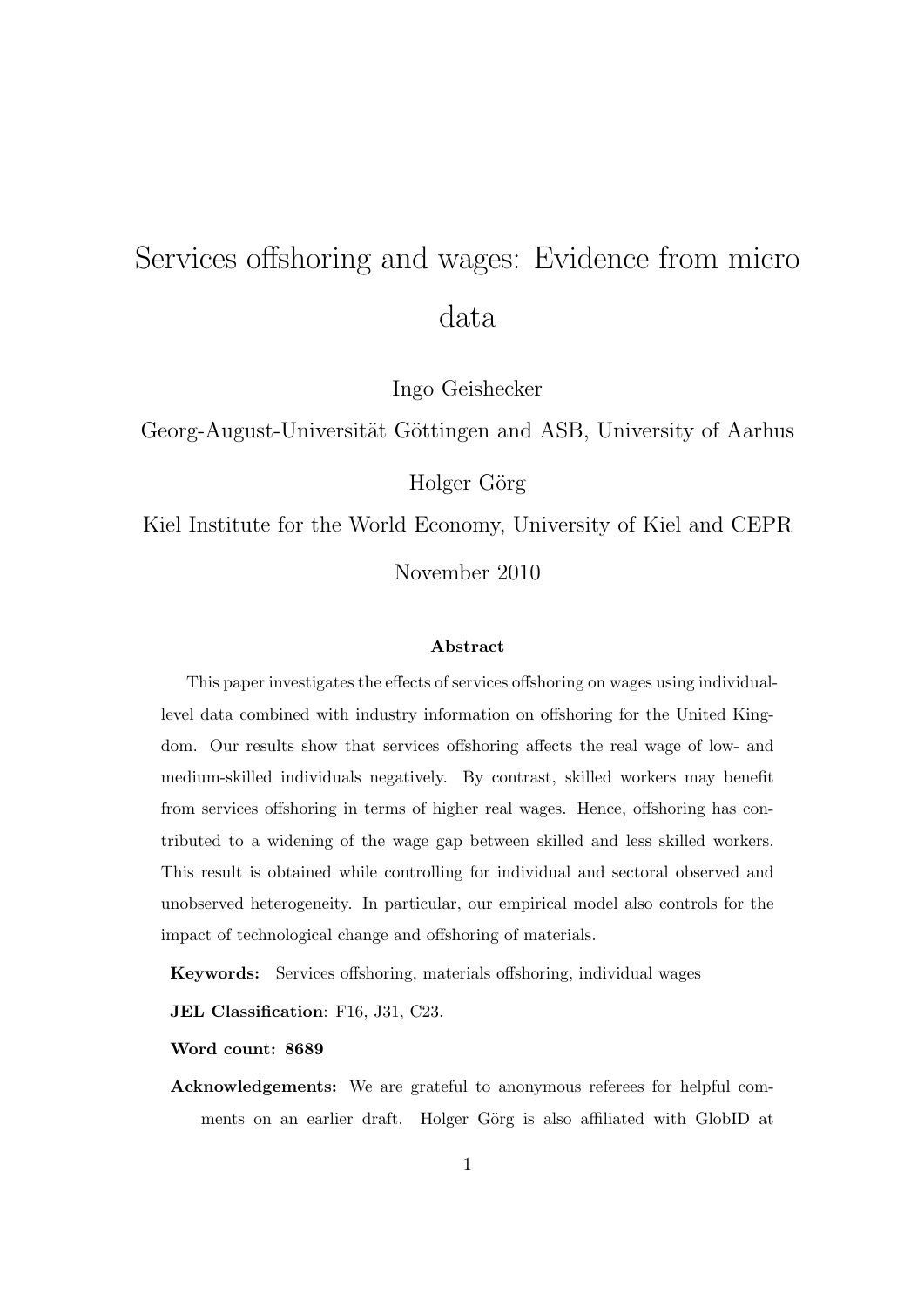Aarhus School of Business. Research for this paper was supported through the European Commission, Research Directorate General as part of the 7th Framework Programme, Theme 8: Socio-Economic Sciences and Humanities, Grant Agreement no: 244 $4552$ .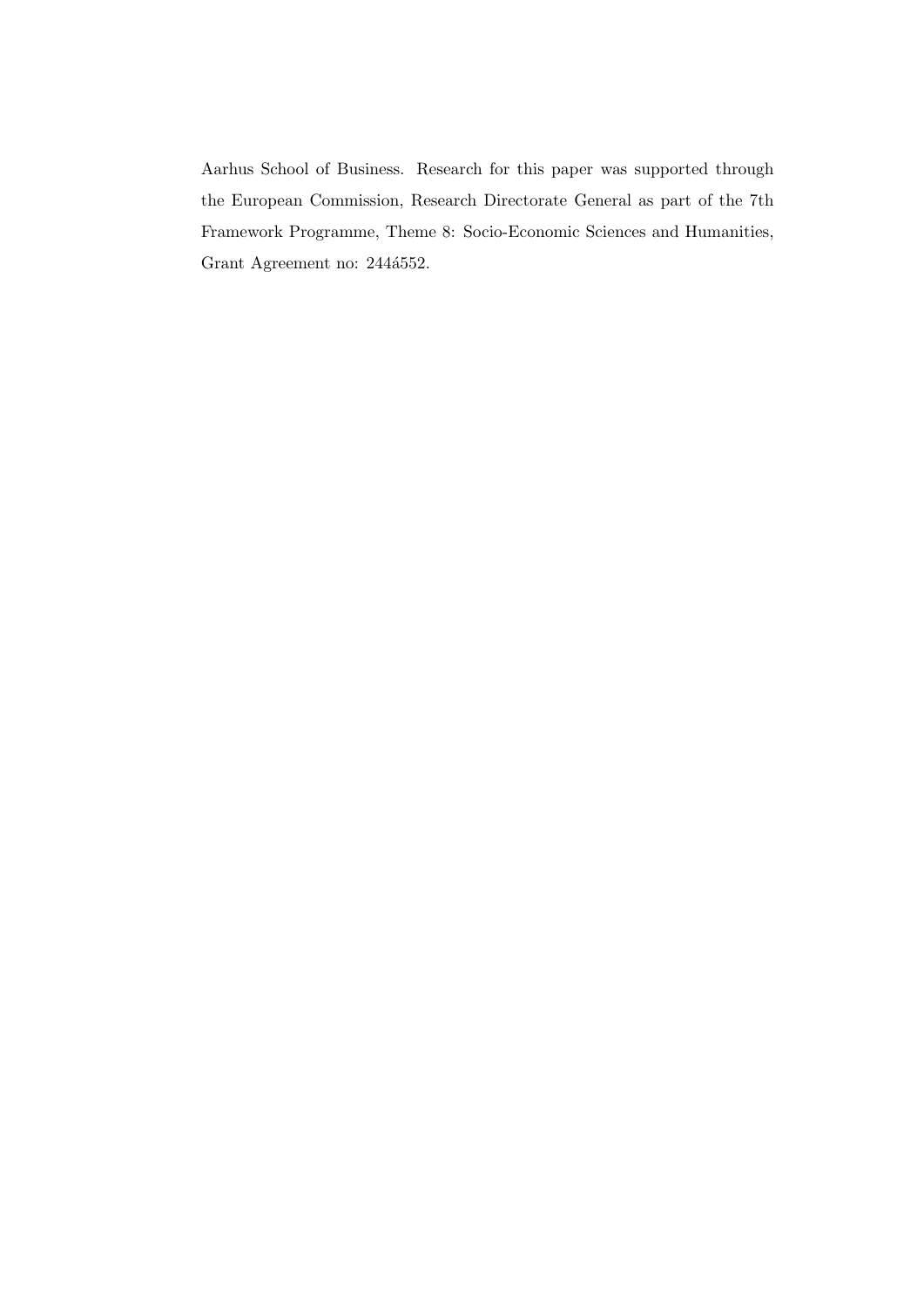### **1 Introduction**

Offshoring from industrialised countries has been a topical issue, both in academic discourse and public debate for a number of years. Inititally, the concern was with offshoring of manufacturing activities and the implications for domestic labour markets, in particular as regards shifts in the demand for skilled labour (see Feenstra and Hanson, 1999 for the US and Hijzen et al., 2005 for the UK). More recently, the attention has turned towards offshoring of services activities. In a much cited paper, Amiti and Wei (2005) show that services offshoring is still at relatively low levels compared to materials offshoring. However, its growth rates are much higher. In order to examine the implications of offshoring for domestic labour they estimate labour demand equations which incorporate services and materials offshoring. Using sector level data for the UK they find that employment growth is not negatively related to services offshoring.<sup>1</sup> Using highly disaggregated firm-level data on job creation and destruction, and firm-level data on trade in services, Hijzen et al. (2007) also fail to find any negative effects of services offshoring (measured as services imports). By contrast, they find that, on average, firms that start offshoring services experience faster employment growth than other comparable firms.

Hence, the conclusion that may be drawn from the work so far is that there is little to worry about for domestic workers. However, the papers by Amiti and Wei (2005) and Hijzen et al. (2007) focus on one aspect of labour adjustment only, namely, the quantity of labour. Standard theory reminds us that an adjustment in the labour market to offshoring

<sup>&</sup>lt;sup>1</sup>In a companion paper Amiti and Wei (2007) provide evidence for the US which also shows little evidence of reductions in employment following increased levels of services offshoring.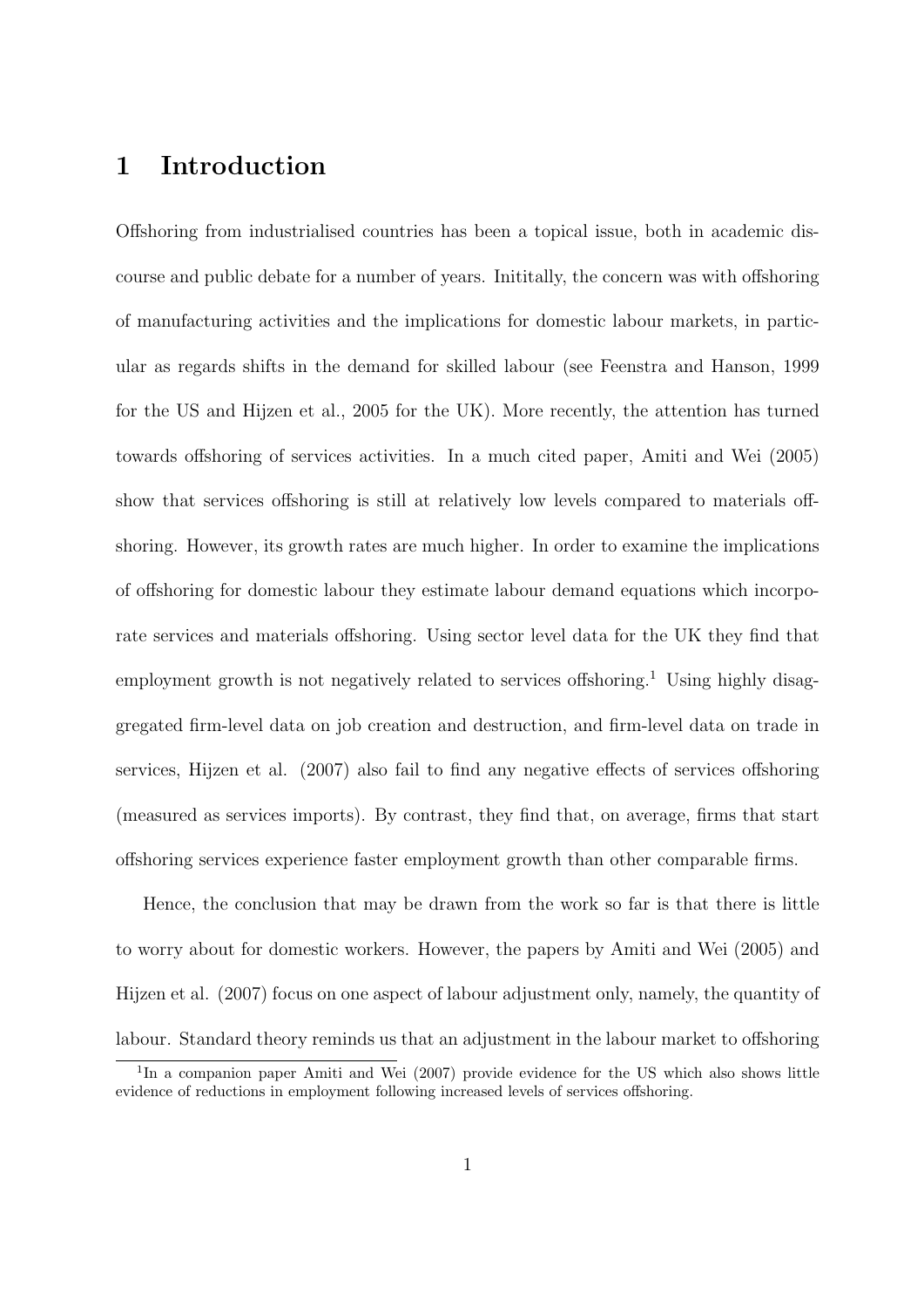can go through either quantity or the price of labour, or both. In this case, concluding on the benevolent (or otherwise) effects of offshoring purely on the basis of an analysis of the quantity of labour can be misleading. Especially in a country with flexible labour markets (such as the UK) a full labour market picture of the effects of offshoring of services needs to look at the price of work as well. This is the gap we fill in this paper.

We investigate the effect of offshoring of services activities on UK wages. To do so, we use household-level panel data from the British Household Panel Survey (BHPS) and combine these with industry-level measures of offshoring of services inputs over the period 1992 to 2004. Hence, our approach allows us to estimate the effect of increasing offshoring activities in an industry on individual wages of workers in the affected industry. The idea of assessing the labour market impact of offshoring by utilizing individual-level data has already been applied in a small number of studies, e.g., Egger, Pfaffermayr and Weber  $(2007)$ , Geishecker and Görg  $(2008)$ , Geishecker  $(2008)$  or Munch and Skaksen  $(2009)$  for Europe and most recently, building on this body of literature, Ebenstein et al. (2009) for the US. However, these studies only look at offshoring of materials, not services. An exception is Liu and Trefler (2008), who, however, limit themselves to investigating the impact of services offshoring to China and India using US data.

The present paper is the first analysis we are aware of that looks at the wage effects of services offshoring in general using individual-level data, while controlling for technological progress and materials offshoring.<sup>2</sup> This is a highly policy relevant issue and deserves of detailed inspection. In our analysis we are careful to assess the economic significance of

<sup>&</sup>lt;sup>2</sup>These variables have been shown to affect the relative wages of skilled workers, see, e.g., Feenstra and Hanson (1996), Hijzen et al. (2005).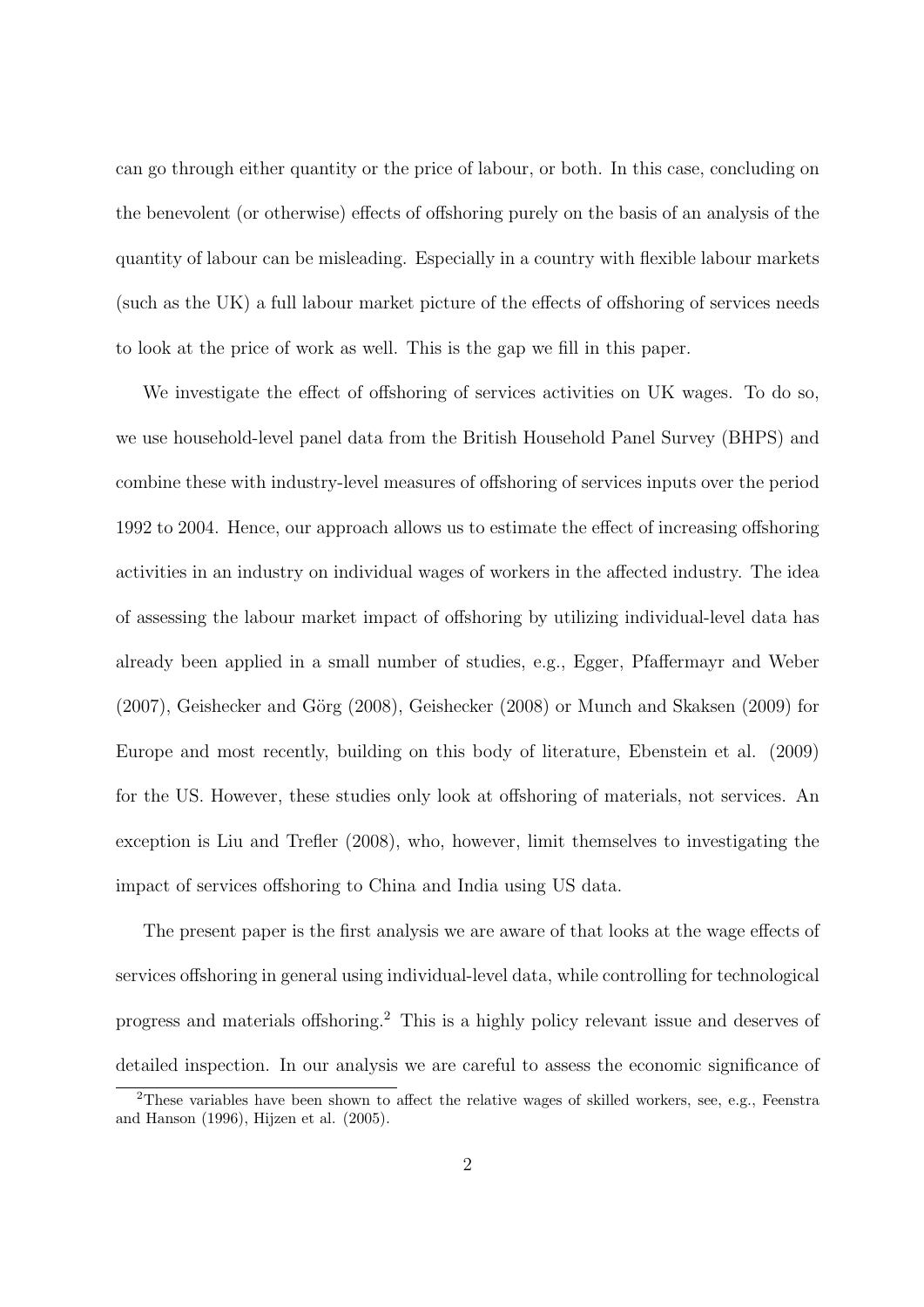our estimates, and compare and constrast the effects of services and materials offshoring.

The main advantage of using individual-level data is that they allow to control for observed and unobserved heterogeneity while avoiding aggregation bias that may hamper more aggregate studies. Also, utilizing micro-level data allow to clearly identify the winners and losers from offshoring. Furthermore, the combination of household-level data for wages and industry-level data for services offshoring mitigates concerns about the possible endogeneity of offshoring.<sup>3</sup>

We use two strategies to identify a link between offshoring and wages. The first follows the standard approach in the literature looking at the impact of within-industry changes in offshoring intensities on wage changes of individuals in the same industry.<sup>4</sup> The second strategy is based on the idea that offshoring may not only affect wages of workers with a given skill level in the industry in which the offshoring takes place, but also in industries that use workers with the same skill levels. This approach implicitly allows for movement of workers of a given skill level across industries.

Our results show that services offshoring affects the real wage of low- and mediumskilled individuals in the same industry negatively. By contrast, skilled workers benefit from services offshoring in their industry in terms of higher real wages. When allowing for movement of workers across industries, we find statistically significant evidence that offshoring of services in industries that use the same skills reduces wages for low- and medium-skilled workers. We cannot identify with any precision any wage effect for high

<sup>3</sup>However, we also explicitly test for the exogeneity of our services offshoring variable.

<sup>4</sup>This is the approach of Feenstra and Hanson (1999) and is also followed in the micro level studies cited above.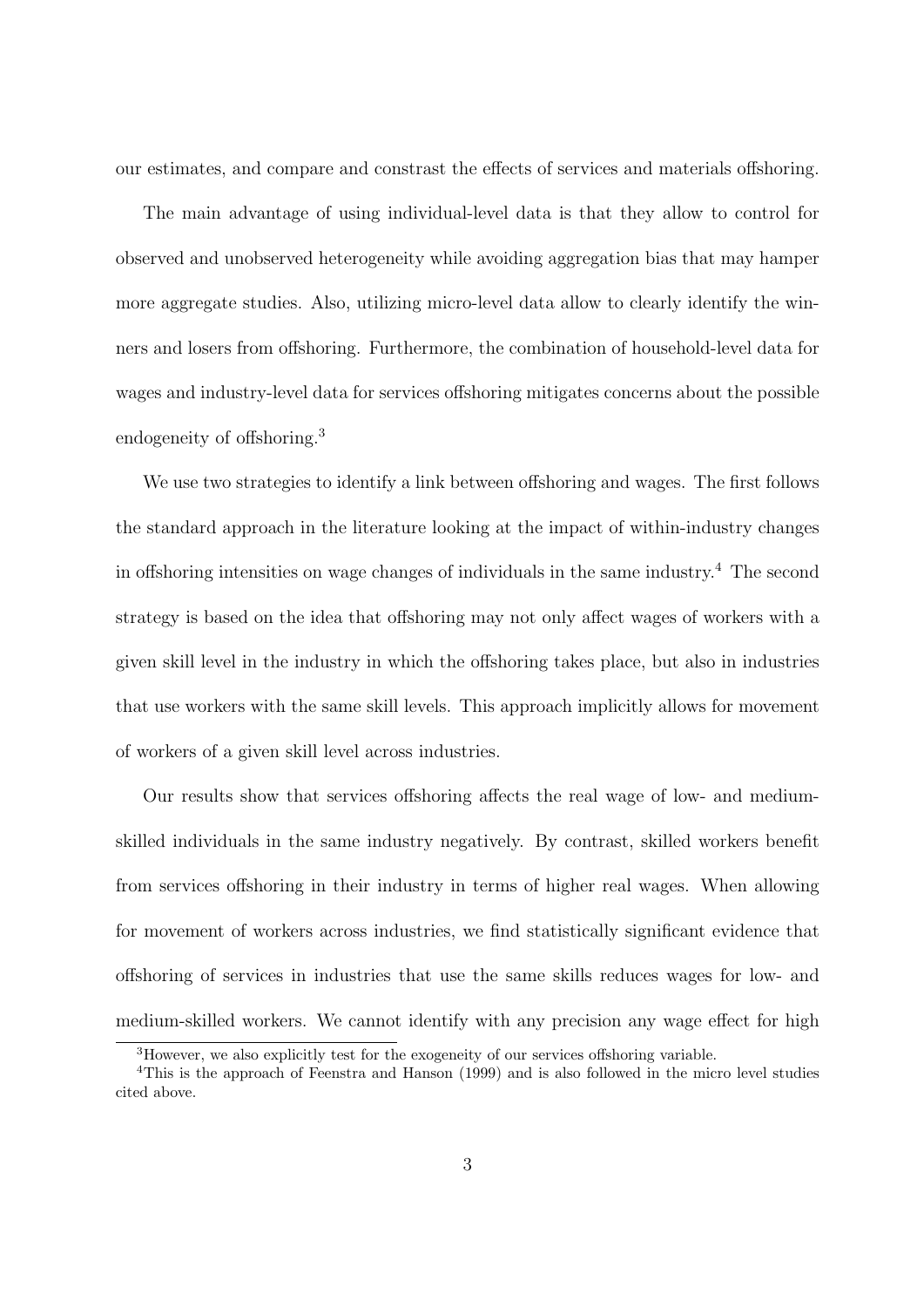skilled workers, however. These results are obtained while controlling for individual and sectoral observed and unobserved heterogeneity. In particular, our empirical model also controls for the impact of technological change and offshoring of materials.

The remainder of the paper is structured as follows. Section 2 provides a brief theoretical background to motivate the empirical analysis. Section 3 introduces the data on offshoring of both services and materials, while Section 4 discusses the empirical methodology. Section 5 presents the results of the estimation based on within-industry changes; Section 6 presents the alternative empirical strategy. Some concluding remarks are in Section 7.

#### **2 Theoretical Background**

Before we proceed to the empirical analysis, which forms the core of this paper, it is useful to discuss briefly the theoretical framework which we use to motivate our empirics. This framework is provided by the recent theoretical model by Grossman and Rossi-Hansberg (2008) (GRH). In their model, a firm produces output using a continuum of production stages (which they refer to as tasks). Some of these stages are performed by low-skilled workers, while others require more skills and can only be carried out by high skilled workers. Firms can perform these production stages either at home or abroad. Offshoring is costly, and these costs apply economy-wide but differ across tasks.<sup>5</sup> Carrying out production stages abroad may be advantageous due to factor cost differences, but these

<sup>&</sup>lt;sup>5</sup>Kohler (2008) provides an interesting theoretical discussion which shows how results may differ if costs are assumed to be industry-specific rather than economy-wide.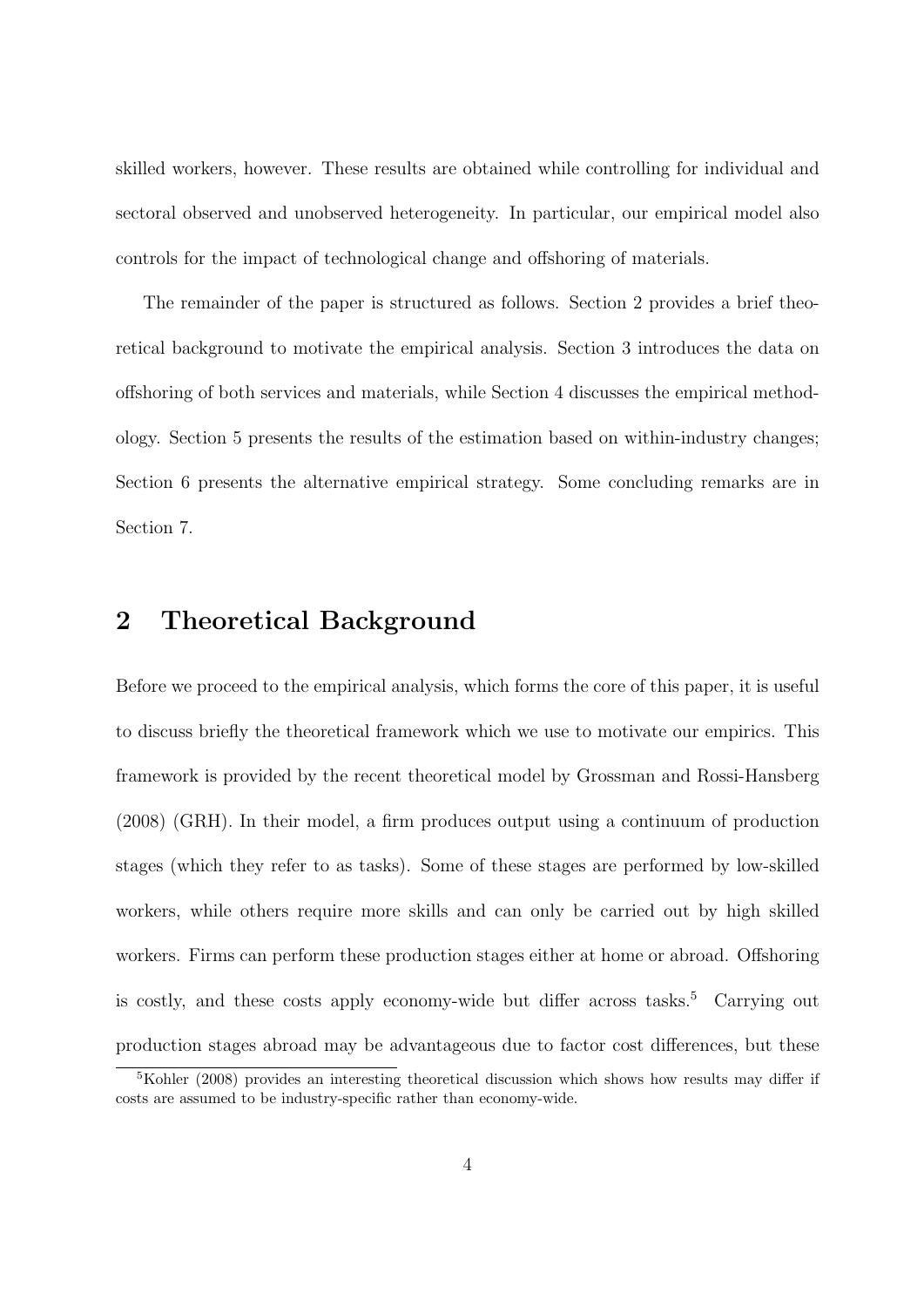potential savings have to be weighed against the costs of offshoring.

GRH focus on the offshoring of tasks performed by low-skilled workers. In their setup, there are three types of effects on wages if offshoring costs for this set of tasks decline, that is, if offshoring of production stages carried out by low-skilled workers increases. First, increased offshoring raises the productivity of low-skilled workers, and thereby generates a real wage increase for this factor. Second, there is a labor supply effect. The excess workers who have been freed up through offshoring have to be re-absorbed in the economy, which leads to a fall in the real wage for low-skilled workers. Third, in general equilibrium there is a relative price effect, whereby the price of the final good that uses offshoring declines. This will, via the familiar Stolper-Samuelson effect, also negatively affect low-skilled workers' wages. In sum, the model predicts an ambiguous effect of increased offshoring for low-skilled workers' wages, depending on the relative strength of the positive productivity and negative factor supply and relative price effects.

By contrast, such a fall in offshoring costs for low-skill tasks has unequivocal positive wage effects for high-skilled workers. First of all, the aforementioned labour supply effect of offshoring lowers the proportion of high-skilled workers in the remaining activities, increasing their marginal product. Second, in general equilibrium the relative price effect implies wage increases for high-skilled workers through the usual Stolper-Samuelson mechanism.

One reason why services offshoring has attracted such attention is that it may lead to the relocation abroad of production stages that are performed by high skilled, not low-skilled workers. GRH cite examples of software development, radiology or preparing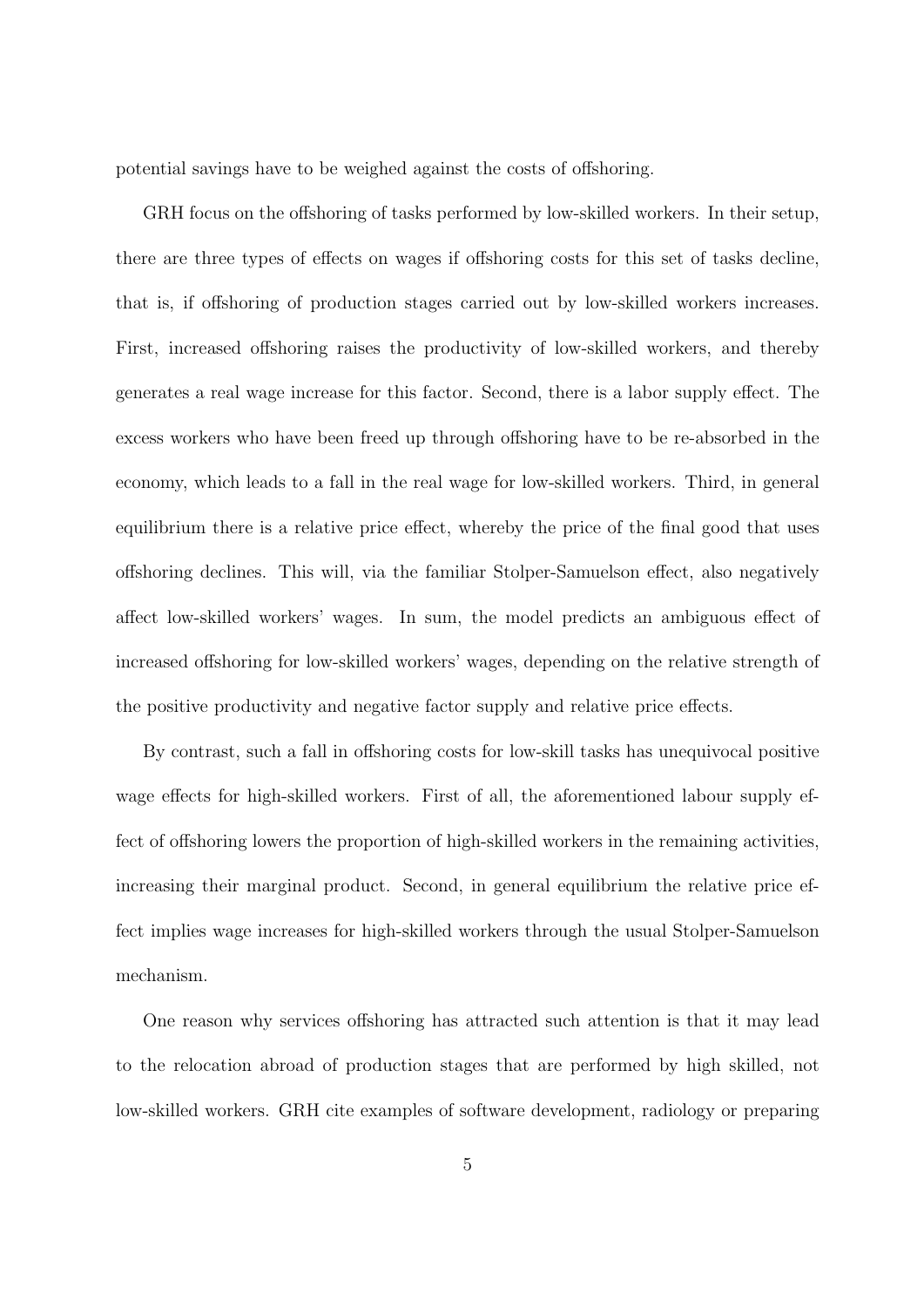tax forms that has been offshored from the US to India. Hence, they expand their model to study the offshoring of such high skilled production stages. Similar to the offshoring of low-skilled tasks, they show that there is a productivity enhancing effect which benefits high skilled workers. There can also be relative price and factor supply effects, however, that harm high skilled labour. Furthermore and along the lines of the previous discussion, offshoring of such high-skill production stages generates wage increases for low skilled workers.

The implication for empirical research is that the model does not predict unambiguous effects. For both low- and high-skilled workers there is the possibility of positive productivity effects as well as adverse relative price and factor supply effects. The extent to which offshoring, on balance, harms or benefits workers' wages therefore depends on the relative strength of these effects and on whether offshored activities are low-skill or high-skill intensive.

#### **3 Service offshoring in the UK**

Before we can investigate the impact of offshoring, we need to have a good measure of the phenomenon. This is not straightforward, neither for services nor for materials. Measurement is greatly limited by data availability of coherent and comparable (across sectors and / or countries) information on such activities. Hence, trade economists usually revert to measuring trade in intermediates as a proxy. We follow this approach here.

However, data on trade in intermediates are also difficult to come by. Amiti and Wei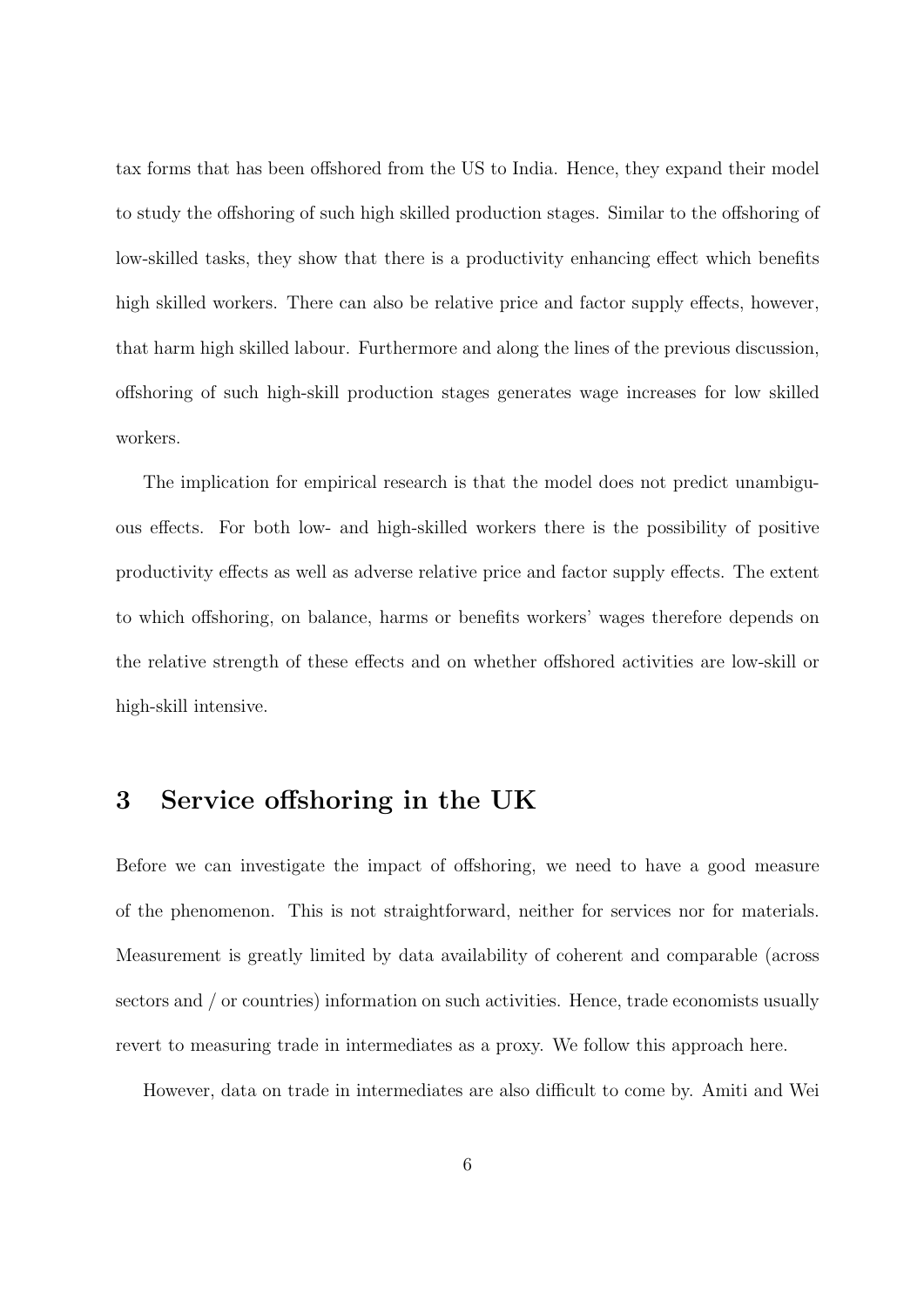(2005) measure the importance of intermediates in a sector using data from input-output tables and combine it with data on imports (which do not distinguish final and intermediate goods) from official trade statistics.<sup>6</sup> They cannot observe the actual proportion of imported inputs. The implicit assumption in this definition is that imports are used as inputs in the same proportion as domestic inputs. On the one hand this approach could be problematic if, e.g., an industry uses different types of inputs from domestic and foreign sources. On the other hand the approach allows to differentiate service imports that are more likely to be associated with offshoring, e.g., telecommunication services and other business services, from overall aggregated services imports.

In the present study we apply two different measures of service offshoring, a broad measure utilising aggregate intermediate service import data and a narrow one including only intermediate imports of telecommunication, computer and other business services.

The construction of narrowly defined service offshoring is similar to the method employed in Amiti and Wei (2005) and combines input output data from UK National Statistics supply and use tables with sectoral data on service imports. More specifically, we allocate overall imports of telecommunication, computer and other business services (SIC92 industries 64, 72, and 74) according to their typical use in manufacturing industries and set them in relation to the respective industry's output:

$$
OSS_{jt}^{narrow} = \frac{\frac{BS_{jt}}{TBS_t} \times TBS_t^{Imp}}{Y_{jt}} \tag{1}
$$

<sup>6</sup>This follows the definition of materials offshoring used by Feenstra and Hanson (1999).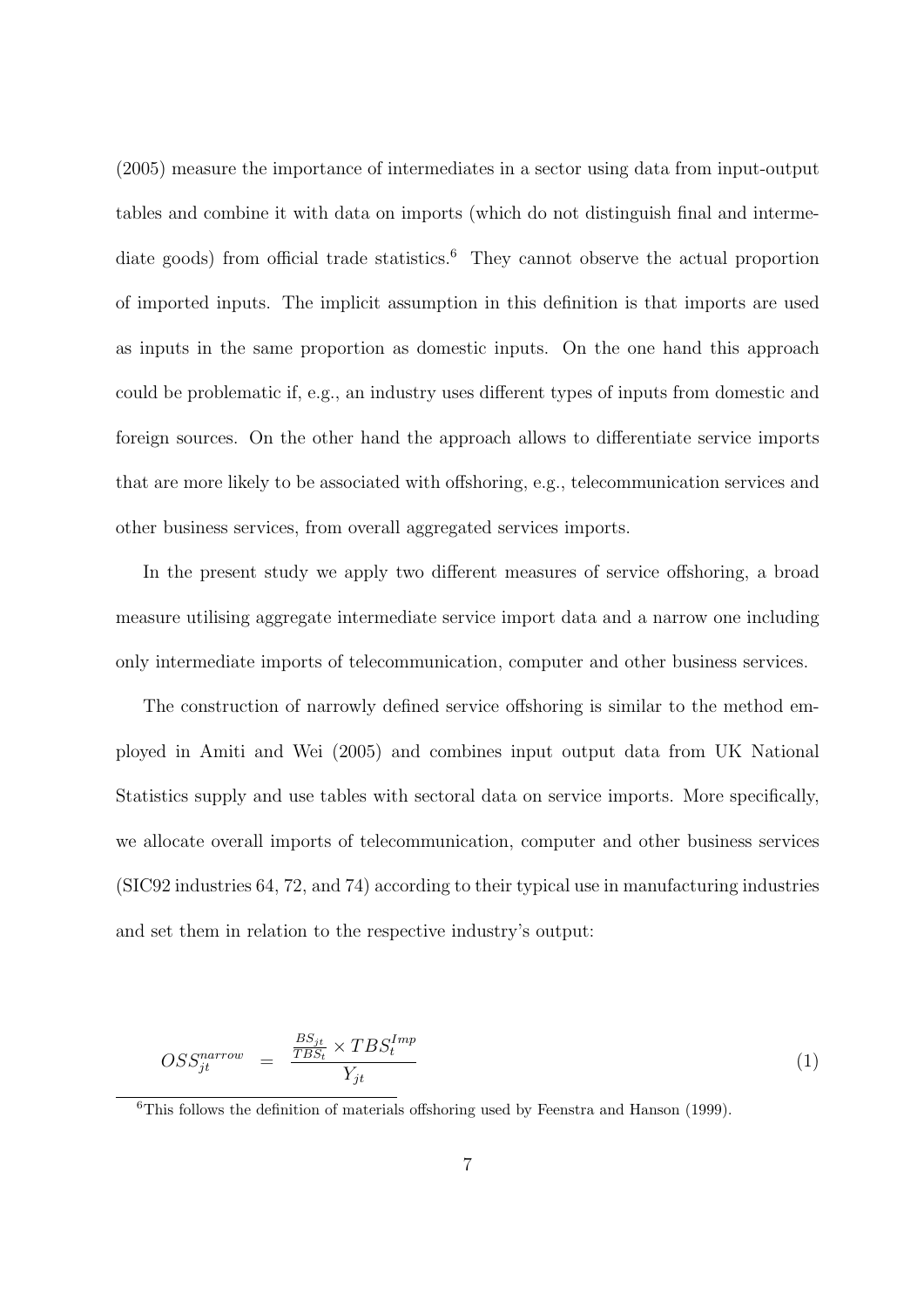where  $\frac{BS_{jt}}{TBS_t}$  denotes telecommunication, computer and other business services purchases of industry *j* as a share of the total supply of such services at time *t* and is constructed using UK National Statistics' supply and use tables.<sup>7</sup>  $TBS_t^{Imp}$  denotes all imports of telecommunication, computer and other business services at *t* and is derived from Eurostat's balance of payment statistics.  $Y_{it}$  represents output of industry *j* in *t* and is directly observable in the supply and use tables.<sup>8</sup>

Our second measure of service offshoring is a more direct measure of imported services inputs but is also more broadly defined. Specifically, we obtain directly data on imported services inputs from national accounts' input-output supply tables provided by UK National Statistics for the years 1992 to 2004.<sup>9</sup>

Formally, broad service offshoring is defined as:

$$
OSS_{jt}^{broad} = \frac{TS_{jt}}{Y_{jt}}\tag{2}
$$

with  $TS_{jt}$  denoting all imported services from the foreign service sector of industry *j*.  $Y_{jt}$ represents the production value of the domestic industry *j* in period *t*.

For materials offshoring we have to draw again on international trade data as the available detailed input-output use tables do not differentiate between imported and do-

<sup>7</sup>UK National Statistics, Input-Output, Supply and Use Tables, August 2006

<sup>8</sup>Note that our denominator is industry output. Thus, it does not only consist of intermediate input purchases as in Amiti and Wei (2005) but also contains value added. This approach has the advantage that domestic outsourcing does not change the calculated offshoring measures as any corresponding increase in intermediate input purchases is mirrored by decreasing value added.

<sup>9</sup>UK National Statistics, Input-Output, Supply and Use Tables, August 2006. It would be interesting to investigate to which countries services are offshored. However, this is not possible to determine with the data from the supply and use tables.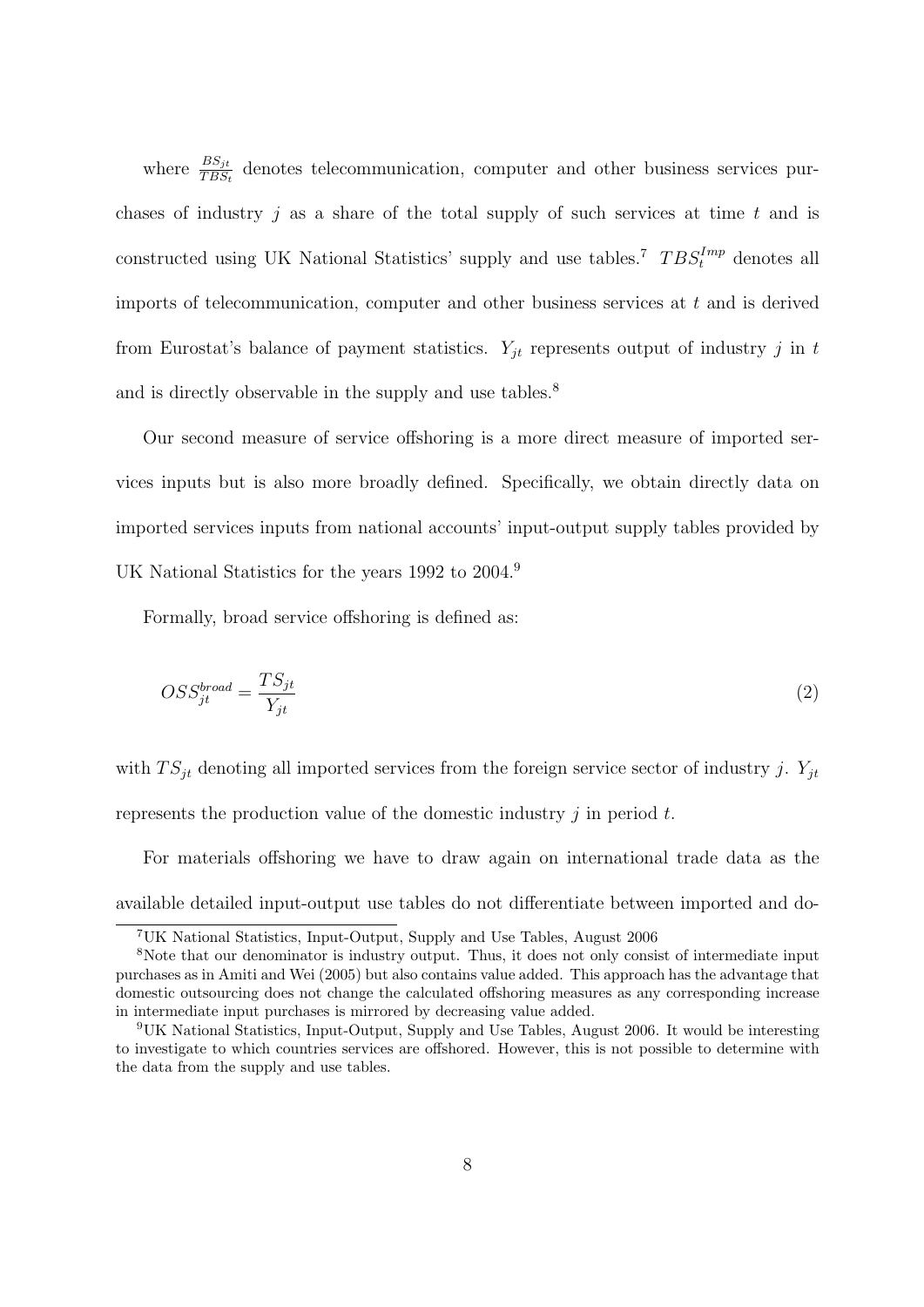mestically supplied materials.<sup>10</sup> Thus, we look at aggregate imports of manufactured goods and allocate them according to their use share in domestic industries based on aggregate input-output use tables. Conceptionally, we follow Feenstra and Hanson (1999) and calculate two measures of material offshoring, which mirrors to some extent our distinction of services offshoring.

The first is defined as narrow materials offshoring, which is calculated as:

$$
OSM_{jt}^{narrow} = \frac{IMP_{j*t} \times \Omega_{jj*t}}{Y_{jt}} \tag{3}
$$

with  $IMP_{j*t}$  denoting imported intermediate inputs from the same respective foreign industry  $j^*$ .  $\Omega_{jj^*t}$  denotes the share of domestic and foreign inputs from industry  $j$  that are consumed in industry  $j$ <sup>11</sup>. Hence, this measure only considers offshoring of activities from the same industry, which may be most likely to capture what is generally meant by offshoring of manufacturing activity.

The second measure, broad materials offshoring also considers intermediate imports from other industries and is calculated as:

$$
OSM_{jt}^{broad} = \frac{\sum_{k=1}^{K} IMP_{k^{*}t} \times \Omega_{jk^{*}t}}{Y_{jt}}
$$
\n
$$
(4)
$$

where *k* represents all industries from which industry *j* sources inputs (including its own). This, hence, captures all imported manufactured intermediate materials that are used in

 $10$ This is a common problem, e.g. US input output tables suffer from the same shortcoming. Industrylevel import data was generated drawing on Eurostat's COMEXT commodity trade data base.

<sup>&</sup>lt;sup>11</sup>Note that  $\sum_{j=1}^{J} \Omega_{jj^*t} = 1$  only if industries *J* contains agriculture, services, private and public consumption, inventories, capital formation and exports.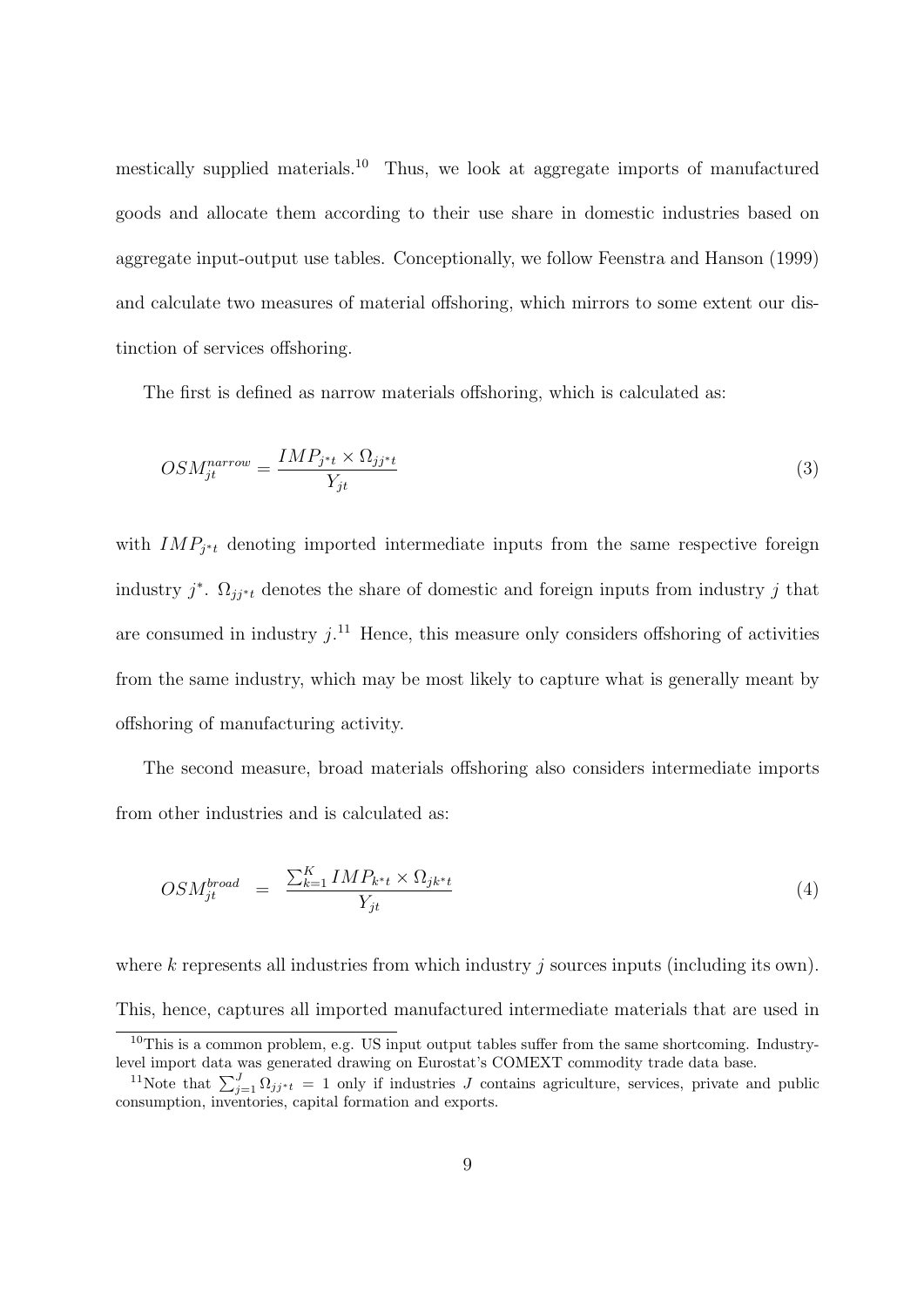industry *j*.

Table 1 looks at the development of the various offshoring measures, aggregated for the whole manufacturing sector over time. A few points are noteworthy. Firstly, narrowly defined services offshoring is still very low at 0.29 percent of industry output in 2004. By contrast, broad services offshoring is more than ten times more important. Compared to materials offshoring, however, both types of services offshoring are still at very low levels. Services do, however, have the highest growth rates over the period 1992 to 2004.

#### **4 Methodology and data**

Based on these measures of offshoring we now want to assess how individual level wages are affected by offshoring activity in an industry. To do so, we estimate simple Mincerian wage equations of the form

$$
\log w_{ijt} = \alpha + \beta X_{it} + \gamma Y_{jt} + \lambda_S OSS_{jt} + \lambda_M OSM_{jt} + T_{jt} + \mu_t + \alpha_i + \iota_j + \epsilon_{ijt}, \quad (5)
$$

where  $w_{ijt}$  is the hourly wage of worker *i* in industry *j* at time *t*, defined as average hourly gross labour earnings including bonuses, premia and other extra payments over the year preceding the respective interview month.<sup>12</sup>  $X_{it}$  is a vector of standard demographic and human capital variables which includes age, age squared, dummies for the presence of children and being married, job tenure, tenure squared, indicator variables for educational attainment, dummies for occupation using the nine main categories of the ISCO code,

<sup>&</sup>lt;sup>12</sup>Labour earnings above the 99.5th percentile were top coded to clean up implausibly high income information. Our results are robust to this exercise.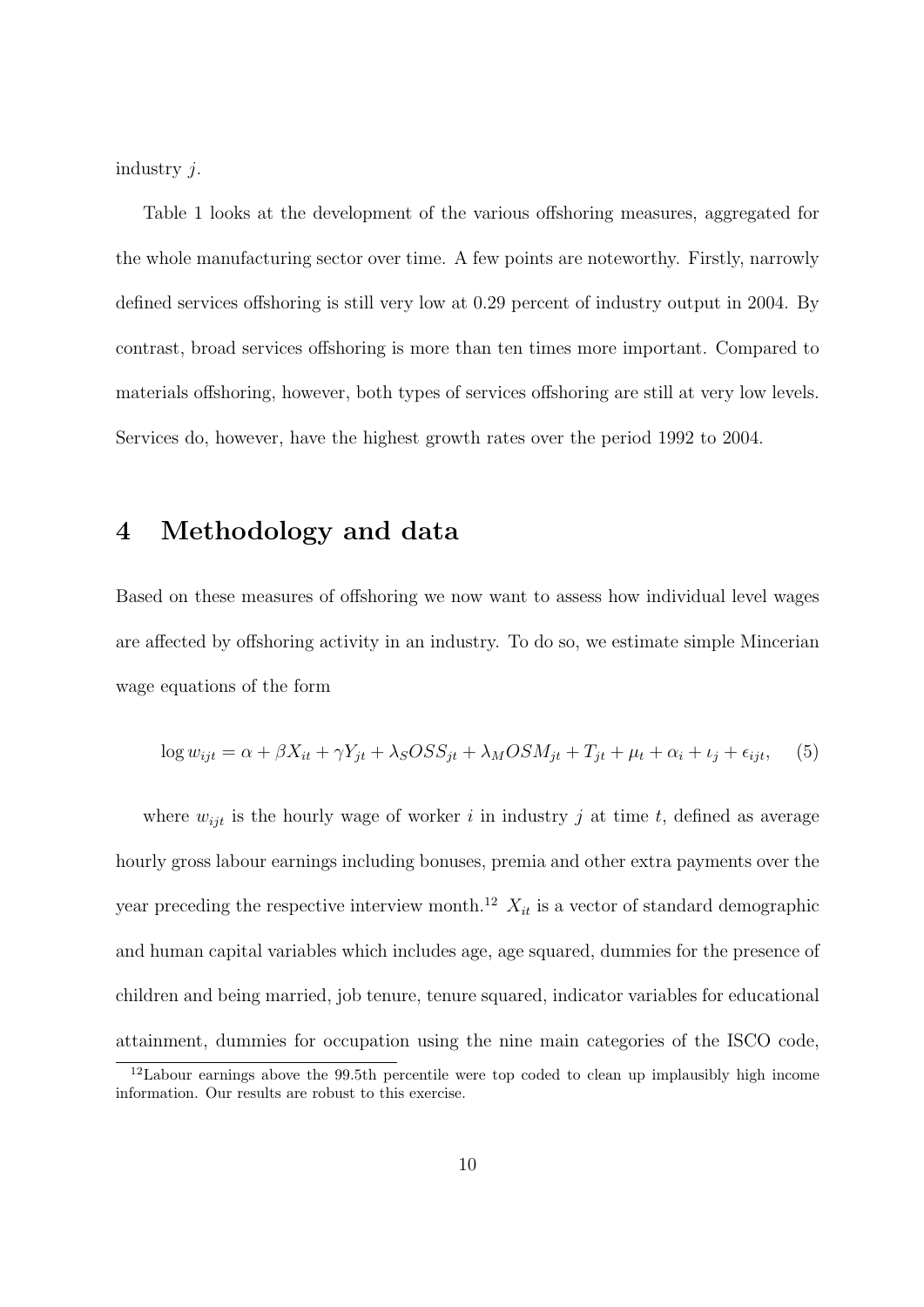dummies for firm size and regional dummies. Year effects,  $\mu_t$ , and individual specific fixed effects,  $\alpha_i$ , are also controlled for. In addition we include industry dummies  $\iota_j$ , and to control for time varying industry characteristics we also enter industry output,  $Y_{jt}$ , the ratio of industry-level R&D to output, and industry specific time trends  $T_j$  in the model. The inclusion of R&D and industry specific time trends controls for industry specific technological progress. The main explanatory variables of interest are the variables for services and material offshoring,  $OSS_{jt}$  and  $OSM_{jt}$ . In the econometric estimation these are measured alternatively as narrow or broad offshoring as described above. In our main model the wage effect of offshoring is estimated conditional on individual as well as industry fixed effects. Accordingly, the parameters are identified through within-industry changes in the respective offshoring variables. Sudden changes in offshoring intensities that would result from individuals changing between industries are controlled for by the inclusion of industry fixed effects. Since in the main model only within-industry changes of offshoring are considered the empirical model corresponds to the partial equilibrium setting discussed in Grossmann and Rossi-Hansberg (2008) in which labour is immobile between industries. In Section 6 we also estimate a model where we allow for cross industry effects of offshoring.

All the regressions are weighted using the standard sampling weights from the household data to adjust for individual sampling probabilities. In the wage equation (5) we estimate the effect of an aggregate variable (i.e. offshoring at the industry level) on wages of individual workers, so the standard errors of the estimated coefficients may be biased downwards. Accordingly, we adjust standard errors allowing for serial error cor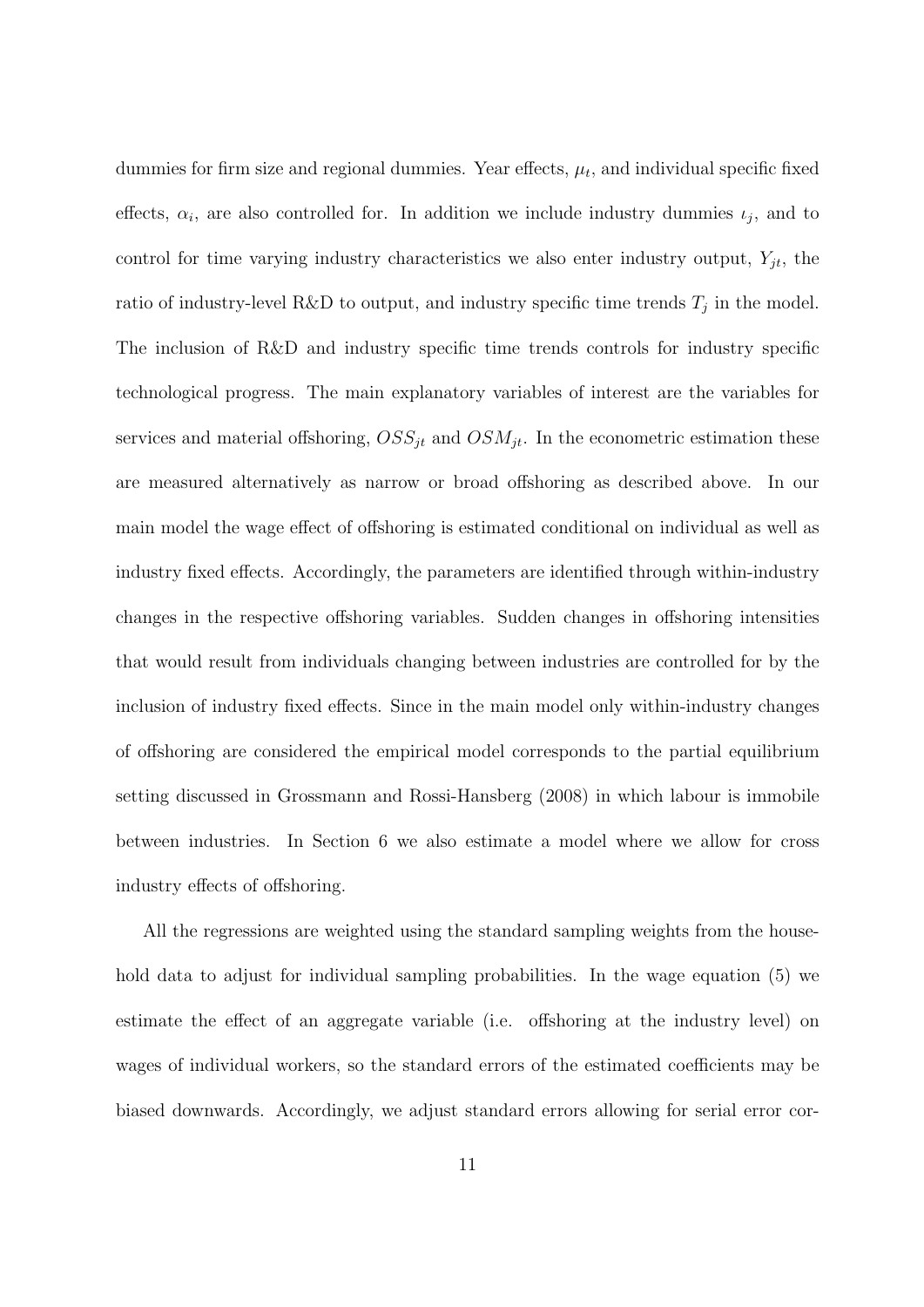relation within individuals and contemporaneous correlation within two digit industries applying the two-way cluster robust method suggested in Cameron, Gelbach and Miller  $(2010).$ <sup>13</sup> Furthermore, to account for the small number of industries we follow Cameron, Gelbach and Miller (2008) and make some asymptotic refinement by calculating cluster bootstrapped-t statistics.

We measure wages and worker characteristics using individual-level data from the British household panel survey (BHPS) for the period 1992 - 2004. The annual survey, which started in 1991, is based on a nationally representative sample of households. Individuals are followed over time. The database provides data on wages and education levels, as well as many individual characteristics which are included in our empirical model to control for observed individual-level heterogeneity. Table 2 provides descriptive statistics for our explanatory variables. In the estimation, we restrict our sample to male prime age individuals (i.e., 18 to 65 year old) working in manufacturing.

Our unbalanced sample covers 997 individuals yielding 5775 observations. In order to avoid selection bias with respect to item non-response that might be non-random each explanatory variable was supplemented with a dummy for missing values. Subsequently, missing values where recoded to zero and the generated dummies for missing values also act as regressors in the model.

A particular focus of our analysis lies on skill specific effects of offshoring. We follow the International Standard Classification of Education (ISCED) and differentiate between high-skilled workers (*ED* : *High*), medium-skilled workers (*ED* : *Med*) and low-skilled

<sup>&</sup>lt;sup>13</sup>Note that in the presence of industry switchers individuals are not nested within industries.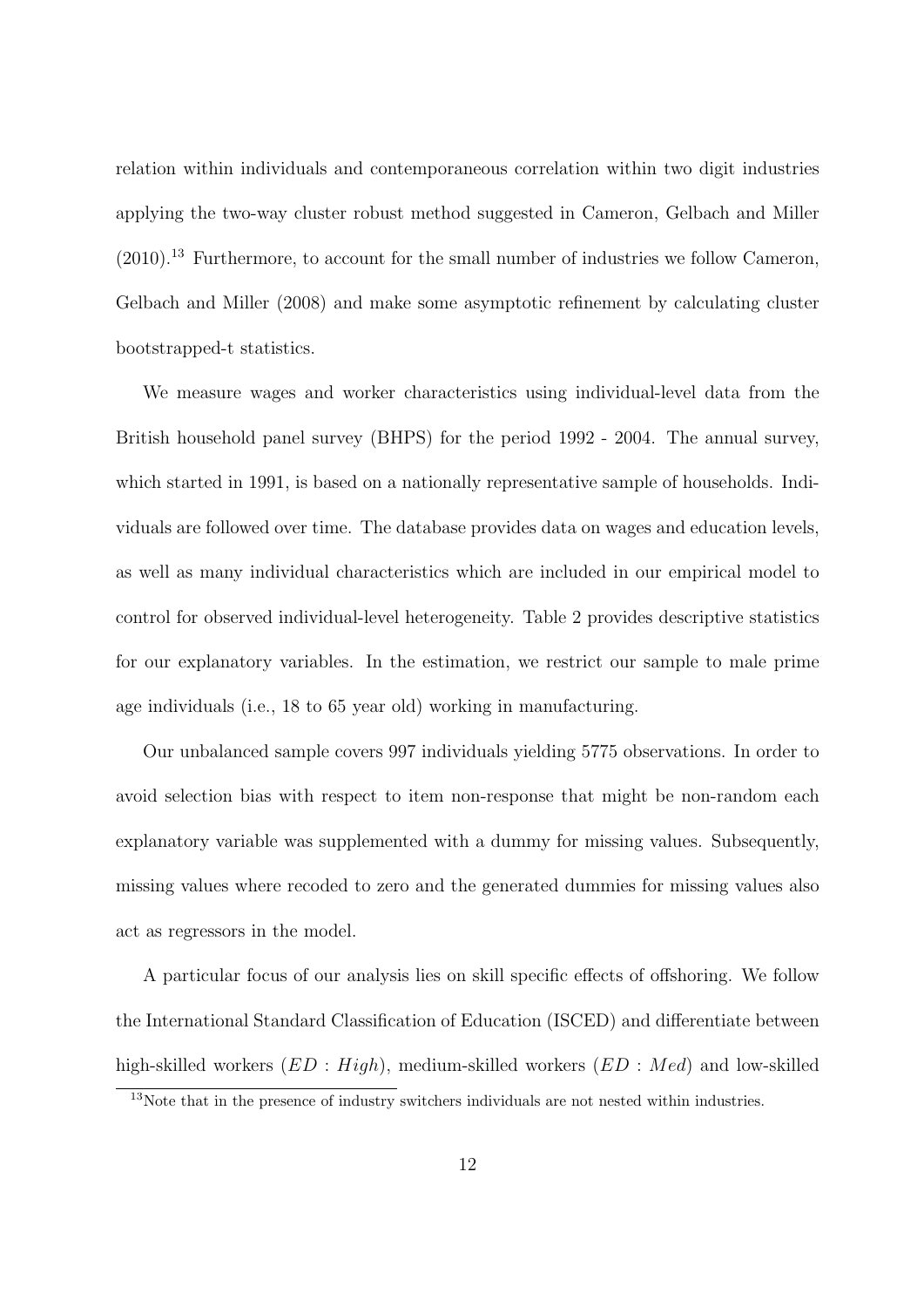workers (*ED* : *low*) according to the grouping presented in Table 3. To estimate skill specific effects we interact the offshoring variables with dummies for the three skill categories.

Figure 1 provides some evidence on the development of the median wage rate and the 10th and 90th percentile for the three different skill groups between 1992 to 2004. Note that wages for all three groups increased over time. The trends for all three skill groups have been fairly consistent over time. There are, however, a couple of spikes in the trend for the 90th percentile for high-skilled workers in the late 1990s and 2002-2003 probably reflecting the small number of observations for high-skilled workers. In order to investigate whether some part of the wage developments may be attributed to offshoring, we now turn to econometric analysis in the next section.

#### **5 Estimation results**

We start off with considering the effect on individual wages of offshoring of services and materials narrowly defined. The results of estimating equation (5) with the narrow offshoring measures are reported in Table 4. We report cluster bootstrap t-tests for each regression specification, following the approach described in Cameron et al. (2008).

Column (I) presents a benchmark model estimated using simple OLS. Column (II) estimates the same model using individual fixed effects. In the OLS model services offshoring has no statistically discernible effect on individual wages. In the fixed effects model, service offshoring is negative and weakly statistically significant when considering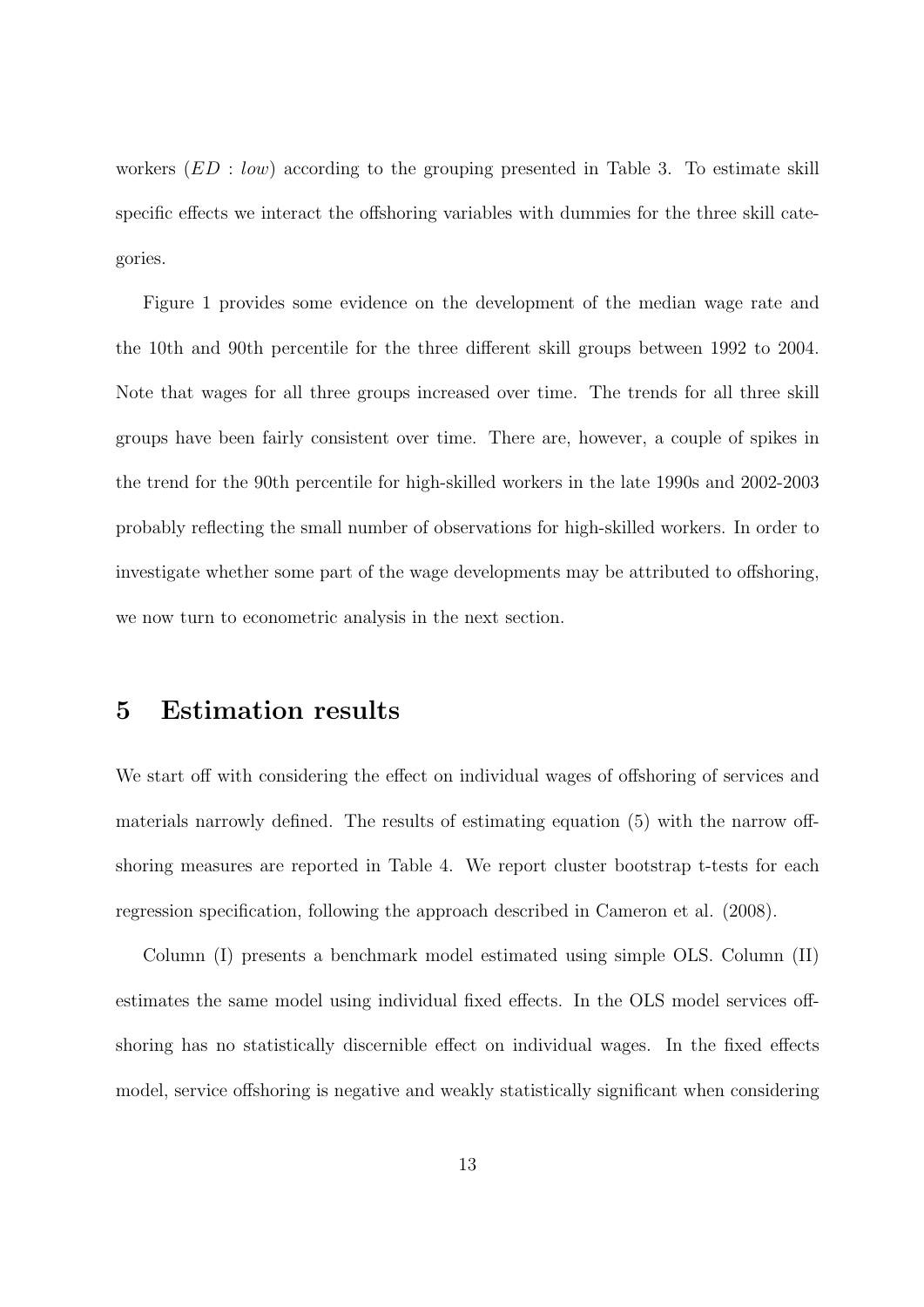the cluster bootstrapped t-statistics.<sup>14</sup>,<sup>15</sup>

Column (III) shows results which also include the intensity of material offshoring in the industry. This is included for two reasons. First, it allows us to see whether the estimated coefficient is biased in that it just reflects an industry's propensity to offshore in general. Second, it also enables us to distinguish the relative magnitude of services and material offshoring for wage changes. The results show that, firstly, the magnitude of the coefficient on services offshoring is reduced and now becomes statistically insignificant. By contrast, material offshoring has a weakly statistically significant and negative impact on wages. A one percentage point increase in material offshoring is associated with decreases in real wages of less than one percent.

The estimations thus far assume that the effect of offshoring on wages is the same across education groups. This is unlikely to be a reasonable assumption. If, for example, industries offshore mainly low-skilled services and material activities abroad, then we may expect negative effects on unskilled workers if the positive productivity effect identified by Grossman and Rossi-Hansberg (2008) is dominated by the negative factor supply effects.

By contrast, high-skilled workers should always benefit in this case.

<sup>14</sup>One noteworthy difference between the OLS and FE results concerns the individual level controls. These are highly statistically significant in the OLS estimation, but many are insignificant in the FE model. In particular, the coefficients on the education dummies are positive and statistically significant in the OLS regression, but less significant in the FE estimation. This reflects the fact that in the FE estimation, coefficients are identified using the variation within individuals, which is low for most of the variables.

<sup>&</sup>lt;sup>15</sup>Another noteworthy point regarding the control variables is R&D where we find statistically insignificant but negative effects in most cases in Tables 4 and 5. It is important to point out that R&D is not our only variable to capture technological progress. We also include industry-specific time trends to also control for industry-specific technology shocks. Furthermore, general time dummies also capture economy wide technological progress. Jointly, all technology related control variables exert a positive wage effect in all specifications.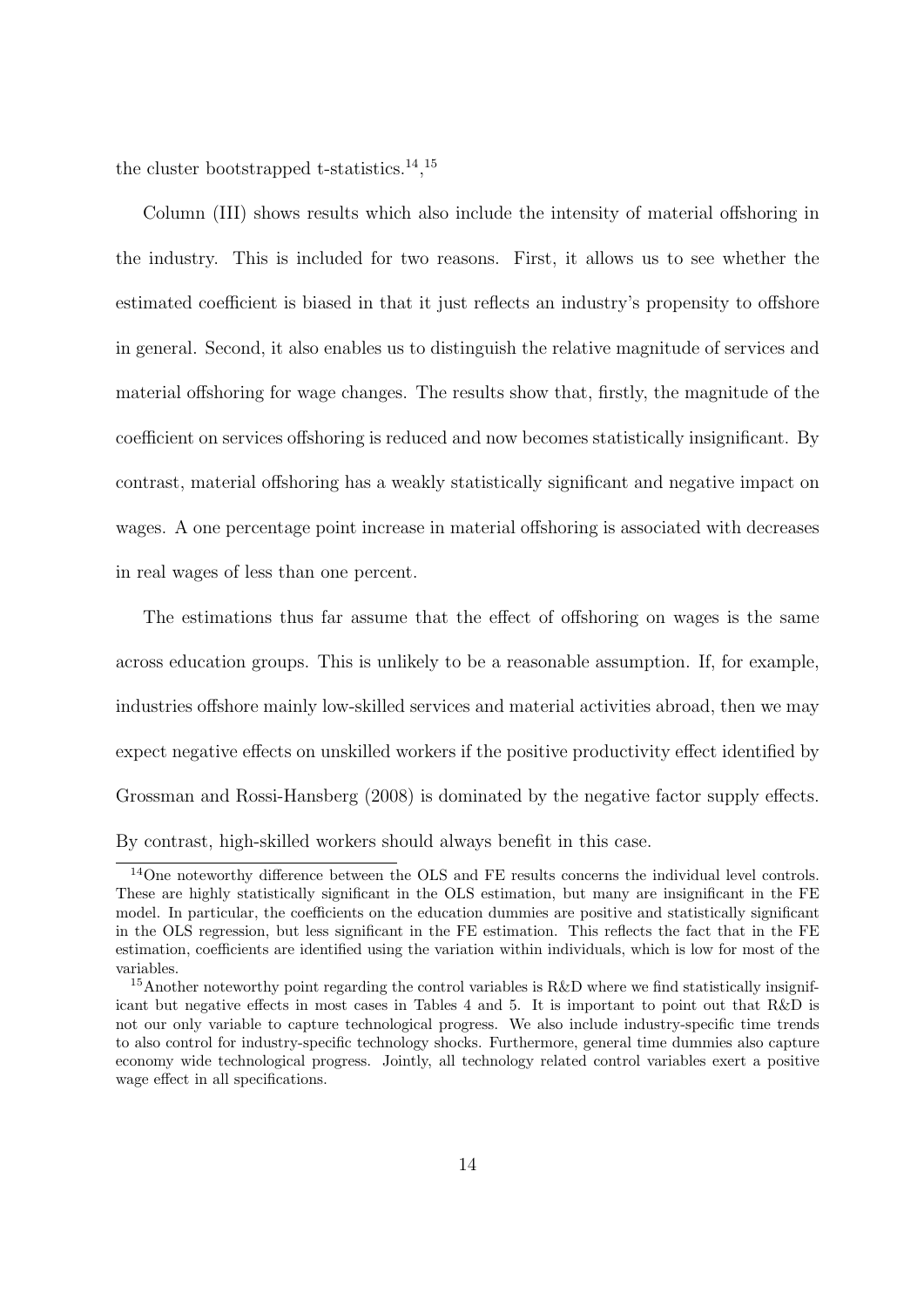In order to investigate this, we report in column (IV) results of an estimation in which we interact the two offshoring variables with dummy variables for individuals in three different skill groups, namely, low, medium and high-skilled. As the results show, we now find negative coefficients of services offshoring for low- and medium-skilled workers. The coefficient for medium-skilled workers is statistically insignificant, however. High-skilled workers benefit from offshoring of services, as the statistically significant and positive coefficient indicates.

For material offshoring, we also find that wages for low- and medium-skilled workers are negatively affected, although the effect is statistically insignificant for medium-skilled workers. For high-skilled workers we find a positive, albeit statistically insignificant coefficient.

While the narrow definition of offshoring arguably best captures the phenomenon of relocating production stages abroad that are close to an industry's core activities, it leaves out many additional types of intermediate goods or services that are used in production. We now investigate how broadly defined offshoring (defined as all intermediate inputs, including narrow offshoring) affects wages by estimating the same model but now using our broad offshoring measures on the right hand side. The results are reported in Table 5.

The coefficients on the offshoring variables have the same signs as before, but there are some differences in statistical significance and magnitude of the point estimates. Looking at column (IV), which allows for different effects depending on educational status, shows that we find a statistically significant positive effect of services offshoring and a positive albeit insignificant effect of materials offshoring for high-skilled workers. A one percentage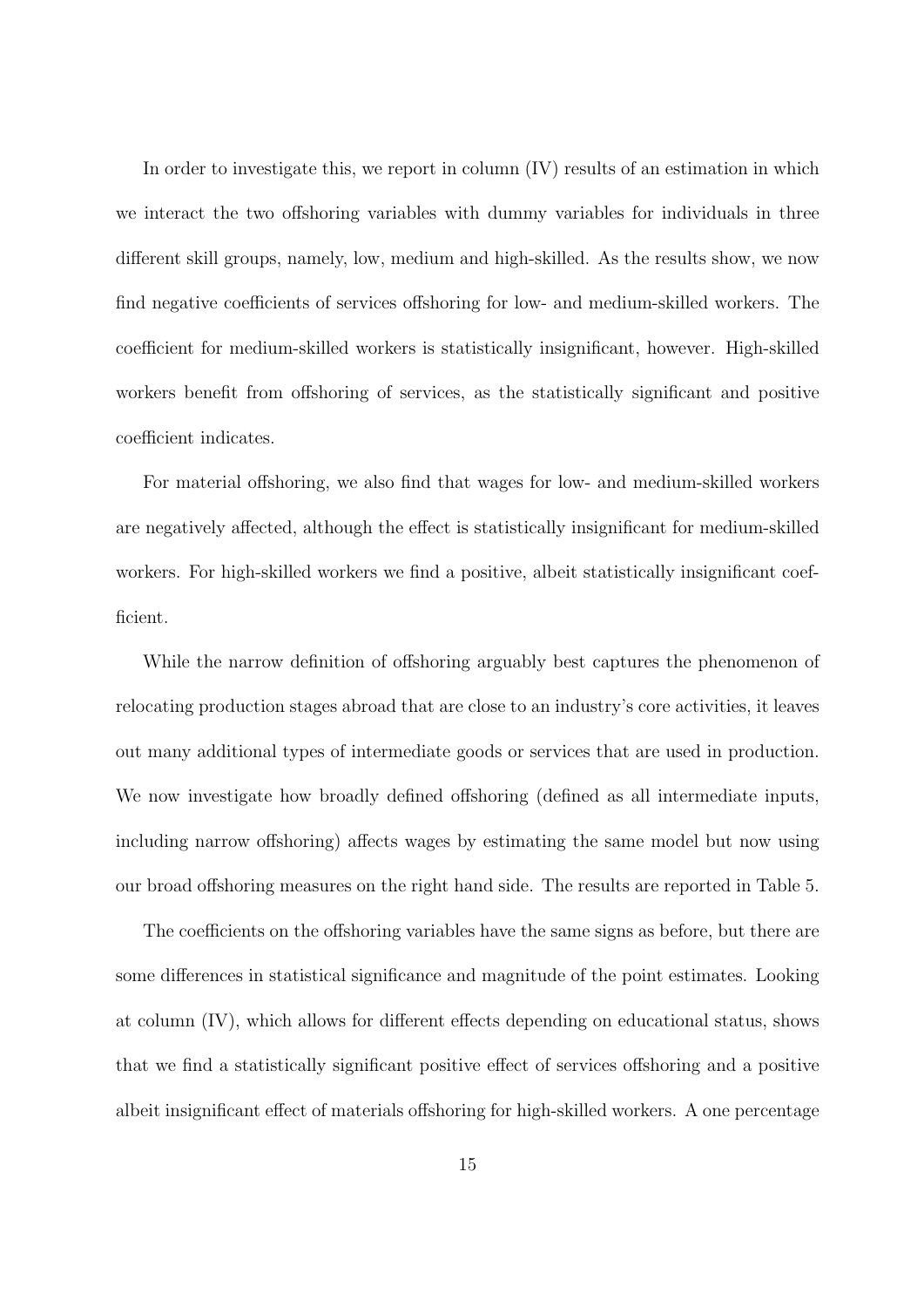point increase in services offshoring implies a wage increase by about 2.5 percent.

Low- and medium-skilled workers are now both statistically significantly negatively affected by services offshoring. In fact, we cannot reject the hypothesis that the two coefficients are equal, hence, reductions in wages due to services offshoring are the same for low- and medium-skilled workers. We also estimate negative coefficients for material offshoring for both types of workers, though the coefficient for medium skilled workers is not estimated with precision.

To sum up, our results thus far are consistent with a partial equilibrium view along the lines of Grossman and Rossi-Hansberg (2008) in which low-skill activities in services and materials production are offshored and the resulting negative labour supply effect dominates the positive productivity effect for low-skilled workers while raising wages for high-skilled workers.

There is much evidence that indicates that offshoring of materials production is indeed the relocation of low-skilled activities abroad. For example, Hijzen et al. (2005) cite examples of the British firms Speedo and Dyson, both of which relocated production activities (which are mainly low skill activities) abroad. For services activities, the evidence is not as straightforward. The literature, including Grossman and Rossi-Hansberg (2008) as discussed above, presents many anecdotes of offshoring of high-skill intensive activities, such as software development or radiology. However, while there is undoubtedly offshoring of such services, many low skilled service activities are also relocated abroad. Ellram et al. (2008) present a study of eight Fortune 500 companies and their offshoring decisions.<sup>16</sup>

<sup>&</sup>lt;sup>16</sup>The firms operate in manufacturing and services, specifically financial services (two firms), software,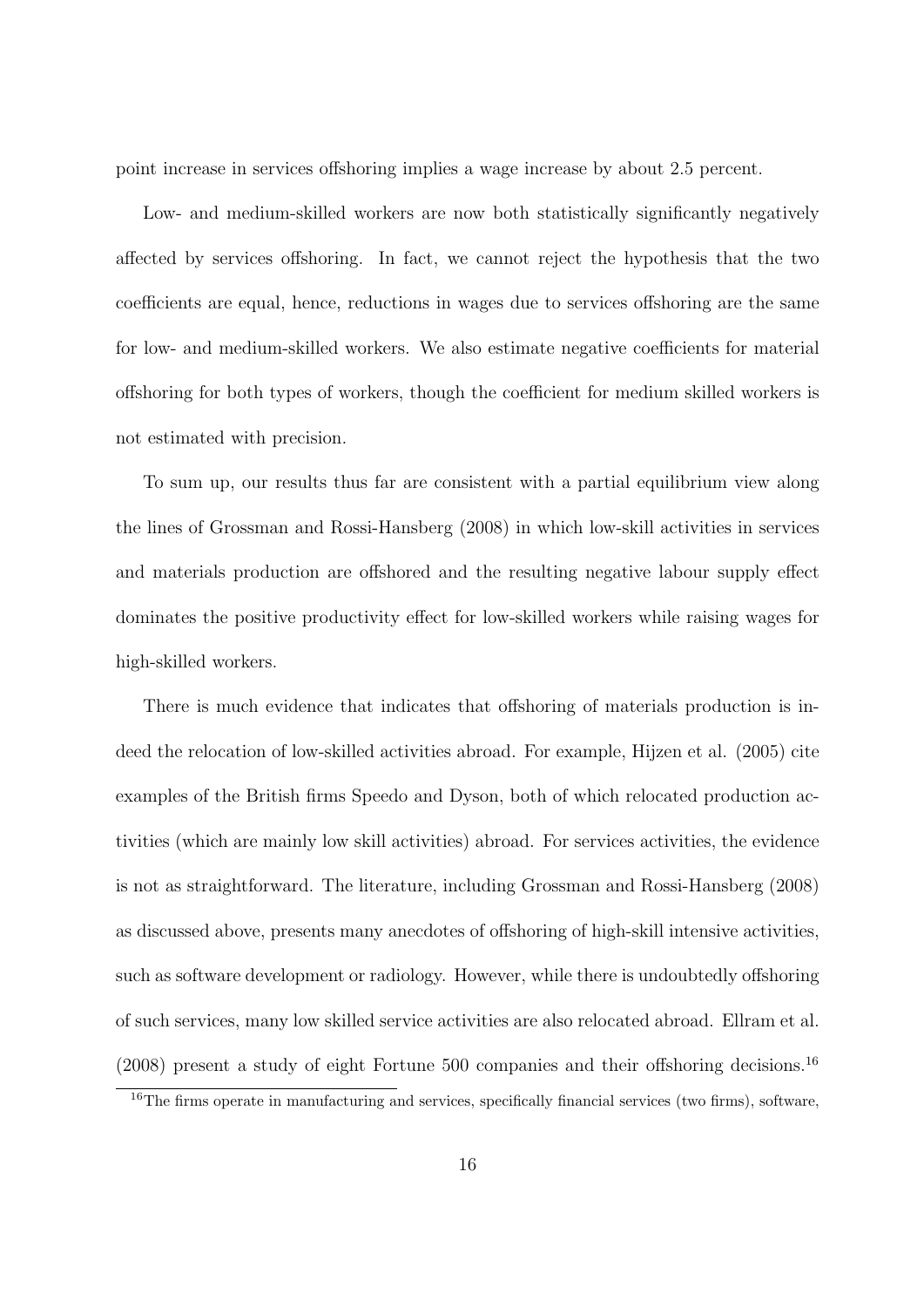The study shows that all eight firms offshore some low skill service activities, such as call centres, IT help desks, back office operations, or dealing with travel reimbursements. This is in line with Blinder's (2007) classification of occupations, where he lists telemarketers, telephone operators, customer service representatives and travel clerks, alongside high skilled occupations such as computer programmers and mathematicians, among the twenty occupations with the highest risk of being offshored. While we do not know of any in-depths study that examines exactly what type of activity is offshored by a firm, our results are consistent with the idea that the offshoring of low skill services are an important component of offshoring activity in the UK.

An important assumption implicit in our estimation thus far is that of exogeneity of regressors. This may be questionable in particular with respect to the offshoring variables. These may be endogenous due to reverse causality - industries with unskill intensive production (and low wages for unskilled workers) may also be those that are more likely to offshore. In this case our conclusions based on the estimations thus far would be problematic. We have three responses to this concern. First, given that there is substantial heterogeneity in individual wages the described scenario, that variation in individual wages causes industry-level offshoring, is unlikely. Second, we control for industry-level fixed effects which would control for time invariant characteristics, such as production technology, of the different industries. Third, we explicitly test the assumption of exogeneity of the offshoring variables using a C-test, based on a re-estimation of the equations in columns (I) to (II) using an instrumental variable GMM approach.

computer manufacturing, packaging, transport, manufacturing of consumer products and manufacturing of PC hardware.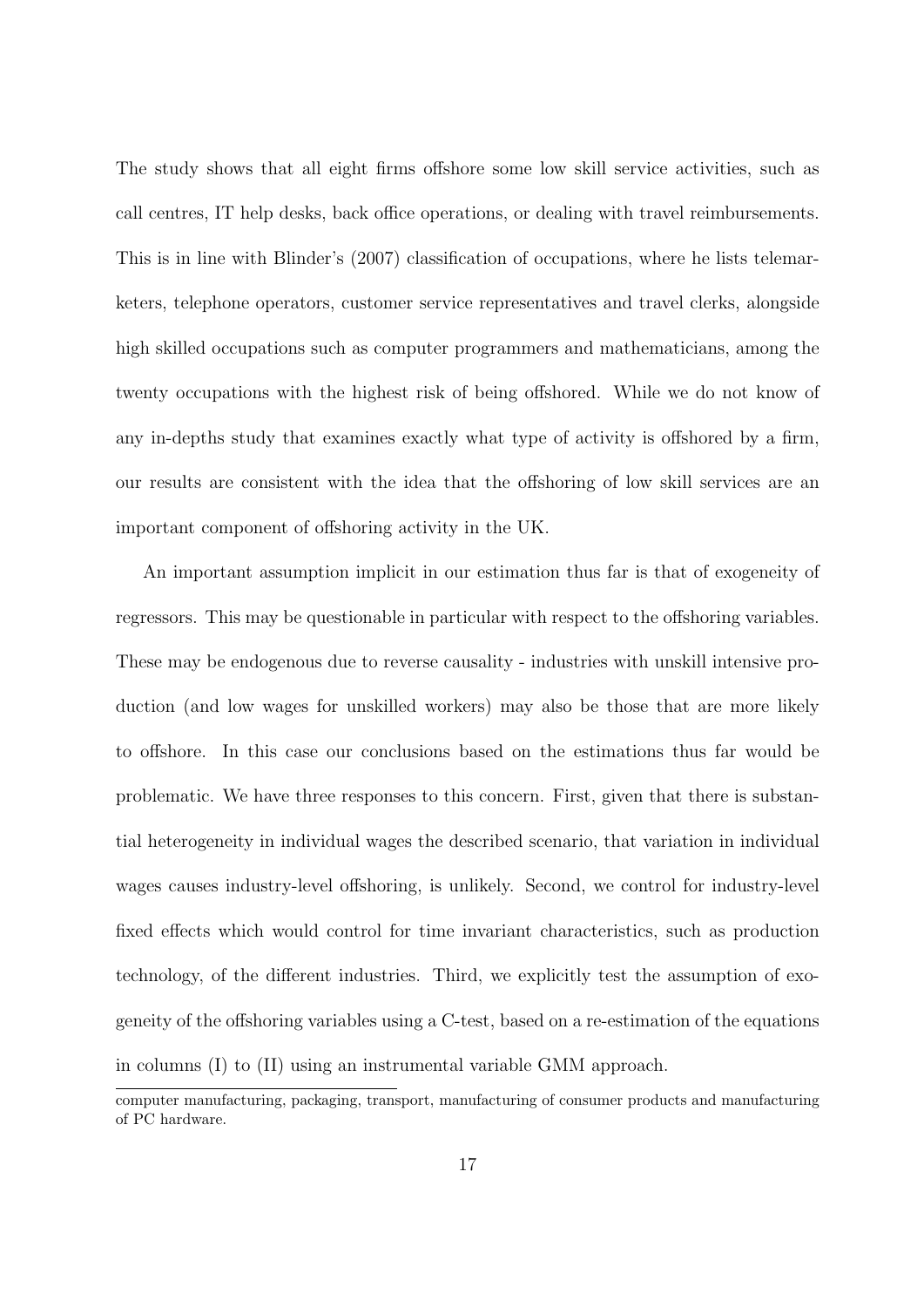Finding valid instruments for testing the exogeneity of the offshoring variables presents a challenge. One needs variables that are important determinants of the respective industry's offshoring activities but do not impact on industry's wages. The literature points to advances in trade liberalization, lowering of transport and communication costs as well as technological progress as important drivers of increased offshoring (see Amiti and Wei, 2005, Bartel et al., 2005). However, these factors are difficult to measure at the industry level and, thus, cannot be differentiated from common macro economic effects that impact on wages. We therefore apply a different strategy.

Instead of directly including determining factors of an industry's offshoring activities as excluded instruments we use information on offshoring activities of the same industry in a different country, namely Germany. Arguably, offshoring activities of the same industry in different countries are driven by the same global factors. This should be particularly true if countries share the same trade policy and have a similar industrial structure. We thus expect a close correlation between offshoring activities in the UK and Germany within any given manufacturing industry. At the same time, conditional on fluctuations in industry output offshoring activities of German industries are unlikely to have a direct impact on wages at the worker level in the UK. Hence, German offshoring activities should be relevant as well as valid instruments.

The test statistics reported in Table 6 support our reasoning. Based on the first step F-test we find that the instruments have a high explanatory power. Also, we can clearly reject underidentification and weak identification, suggesting that our instruments are indeed relevant. We cannot reject orthogonality of our excluded instruments within rea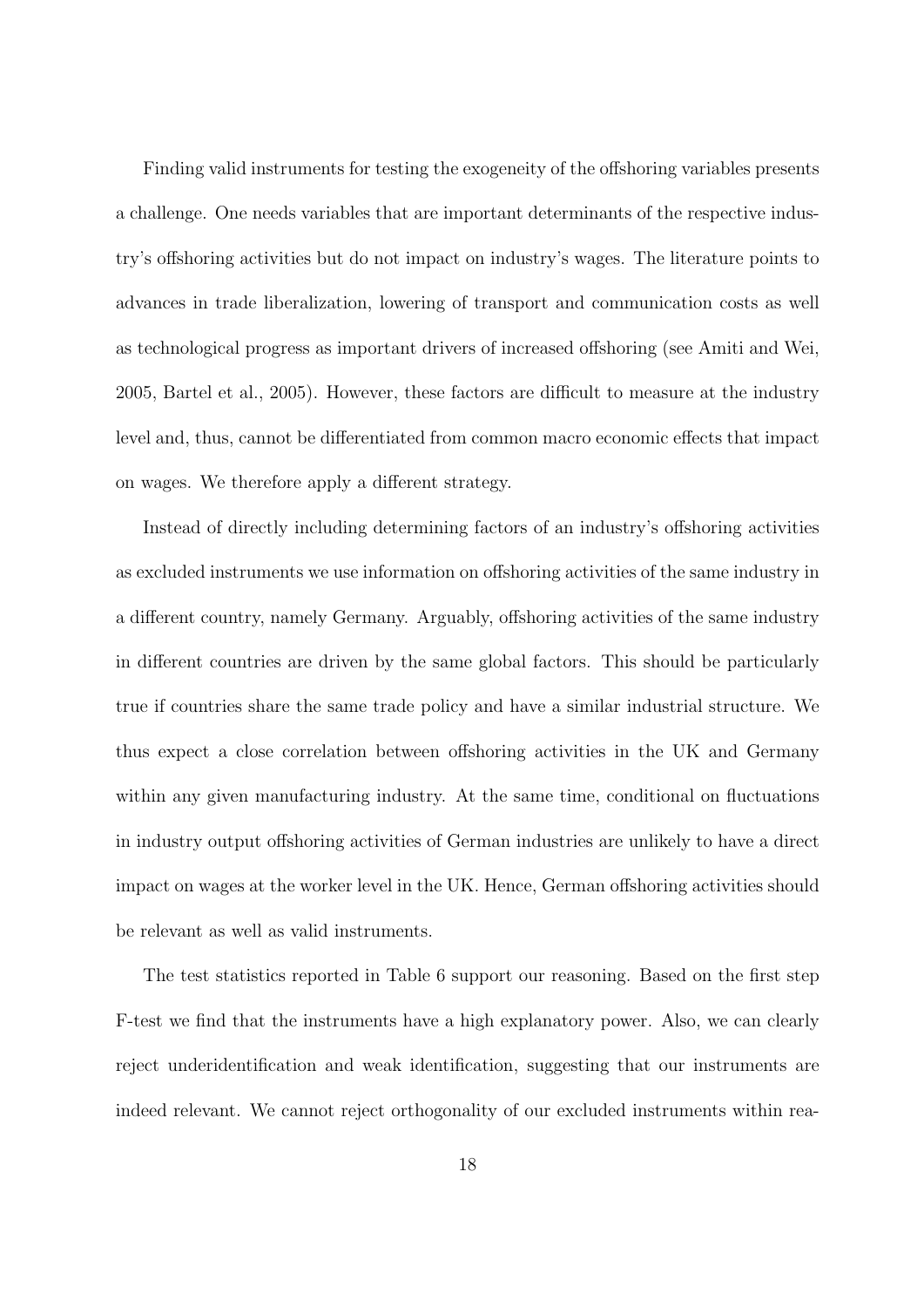sonable confidence bands based on the Hansen J statistic, supporting our assumption of instrument validity. Furthermore, the C-test indicates that we cannot reject exogeneity of services and materials offshoring. Accordingly, the efficiency loss associated with instrumenting for services and materials offshoring cannot be justified and the fixed effects coefficients reported in Tables 4 and 5 can be considered consistent estimates of the true parameters.<sup>17</sup>

Thus far we have focussed on statistical significance. The point estimates and standard errors of the coefficients allow us to examine the direction and significance of the effects, but do not tell us much about their actual importance. To judge the economic significance of our estimates we engage in a thought experiment of implied wage changes. We do this separately for our estimates in Table 4 and Table 5. Table 7 reports the median hourly wages in British pounds for the three skill groups in 1992, the beginning of our sample period. We also report the coefficients from the estimation of the preferred specification in columns (IV) of Tables 4 and 5.

Consider the effect of narrow offshoring first. Over the full sample period, narrowly defined services offshoring increased by 0.12 percentage points, while the increase for narrow materials offshoring was 2.23 percentage points. For a high-skilled worker with an average number of working hours (1,732 per year for the UK, see OECD, 2008) this implies that the cumulative increase in wages due to services offshoring was roughly GBP 2,000. Materials offshoring has no statistically significant impact on high-skilled workers wages. Accordingly, the cumulative increase in wages due to materials offshoring is nil.

<sup>&</sup>lt;sup>17</sup>All estimations and corresponding tests are carried out using the Stata add-ons "ivreg2" and "xtivreg2" provided by Baum, Schaffer, Stillman (2003, 2007).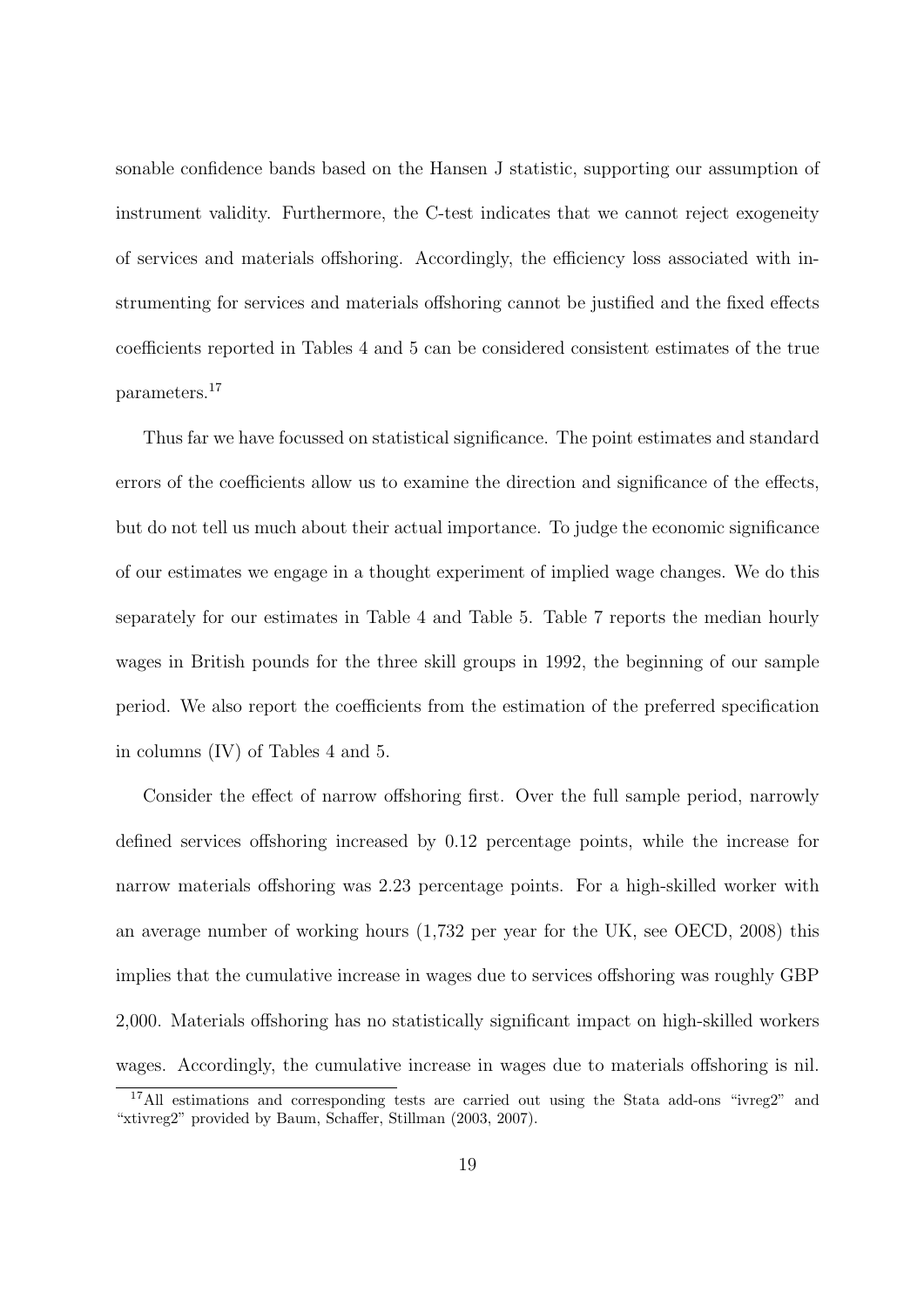For low-skilled workers, we observe a corresponding cumulative reduction in wages by GBP 619, GBP 311 of which were due to services offshoring and the remainder due to materials offshoring. The effects of offshoring for medium-skilled workers were not identified precisely enough to rule out that they are nil.

The corresponding calculations for broadly defined offshoring are reported in the bottom panel of Table 7. The results are similar to those obtained from narrow offshoring, indicating wage gains for high-skilled workers of about GBP 1,278 due to services offshoring, and wage losses for medium- and low-skilled workers of about GBP 256 - 584 over the period 1992 to 2004.

Given that these are effects of cumulative changes of offshoring over a twelve year period these numbers are small, but not so small as to be neglected. The economic significance calculation also shows that, even though services offshoring, especially when defined narrowly, is still at low levels it has important economic implications for workers' wages.<sup>18</sup>

<sup>&</sup>lt;sup>18</sup>A potential question regarding our estimations is how robust this is to the definition of skills we use. As an alternative, we use a skill definition based on the Standard Occupational Classification (SOC) of individuals, information on which is in the BHPS. We classify individuals into high  $(SOC=1 \text{ to } 3)$  medium (SOC=4 to 5) and low-skilled (SOC=6 to 9) occupations. For broad services offshoring and narrow materials offshoring the coefficients based on this approach are comparable to the estimates reported here in terms of signs, statistical significance and magnitude for low- and medium-skilled workers. One notable difference is that we now do not find any statistically significant effect of services or material offshoring on high-skilled workers. Furthermore, narrow service offshoring and broad material offshoring are always rendered insignificant in this approach. Accordingly, there is some evidence that medium- and low-skilled workers are more negatively affected by offshoring than high-skilled workers. However, results are indeed sensitive to the definition of skills and offshoring. Results are not reported here to save space, but can be obtained upon request.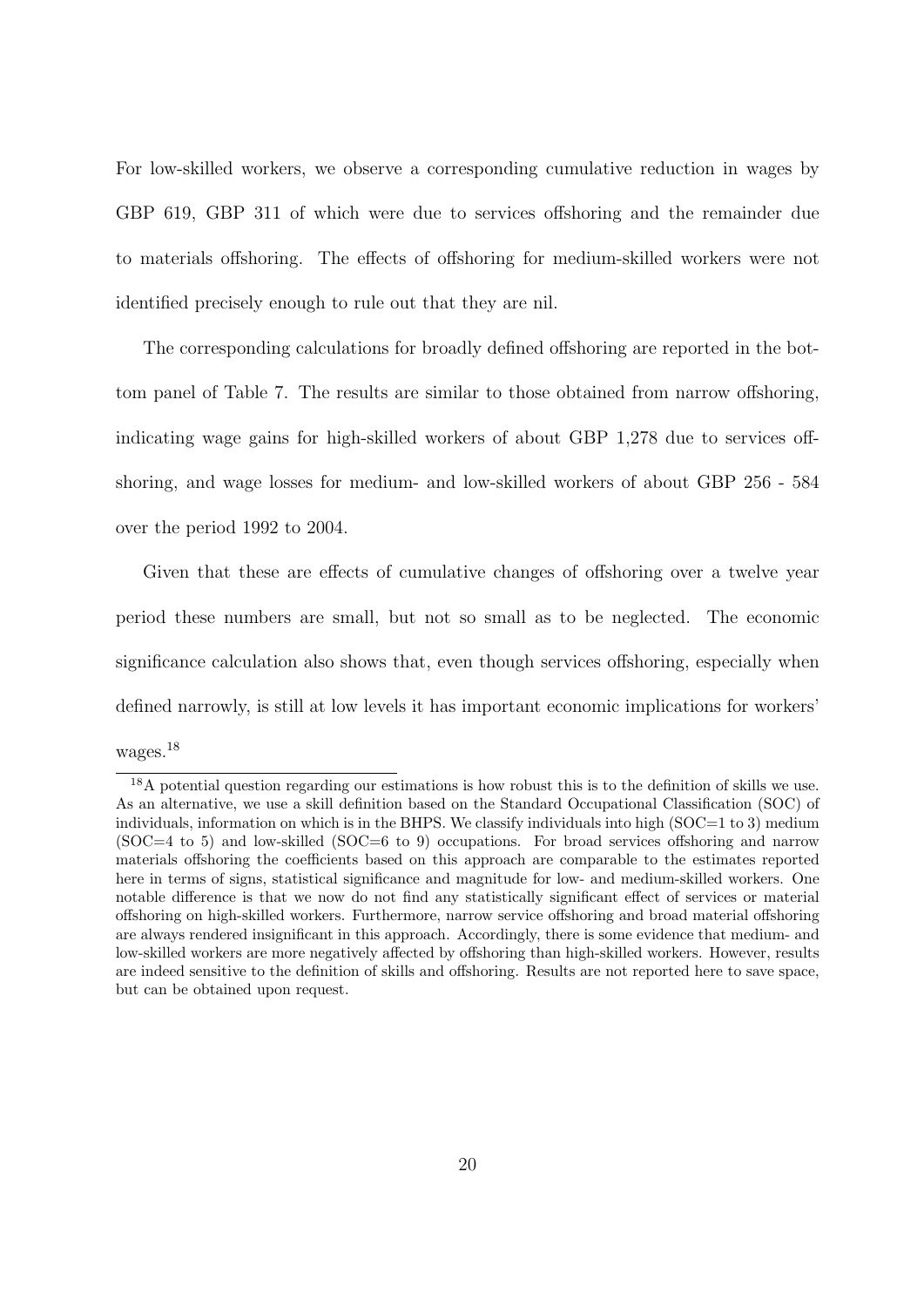### **6 Alternative approach**

Thus far we have investigated the question of how offshoring within an industry affects wages of workers in the same industry. Thus, the empirical approach corresponds to a partial equilibrium short-run view of the economy outlined in, e.g., Grossman and Rossi-Hansberg (2008) where employees are immobile between industries. In that case, what matters is how important offshoring is in the own industry, what happens in other industries is irrelevant.

However, in the long run it is more realistic that employees can potentially move between industries. Accordingly, labour market effects of offshoring in one industry can also impact on other industries. One approach that has been used in the literature to analyse empirically such long-run effects of offshoring is the estimation of mandated wage regressions (see e.g., Feenstra and Hanson, 1999 for the US and Hijzen, 2007 for the UK). This approach is based on fairly aggregated sectoral data for long time series.

Our disaggregated individual-level panel data lends itself to another approach. Instead of analysing wage effects of within-industry changes of offshoring we can construct education specific offshoring measures and regress them on individual wages. Accordingly, we allow for cross-industry spillovers of labour demand effects of offshoring by assuming that workers are unable to change their educational attainment once they entered employment but can potentially move between industries.<sup>19</sup> This assumption is born out by

 $19$ Our approach is similar to Ebenstein et al. (2009) and Baumgarten et al. (2010) who construct occupation-specific offshoring measures to allow for cross-industry effects of offshoring. However, in the context of the UK we find it more realistic to assume that individuals potentially can change their occupation while changing their educational attainment is more difficult.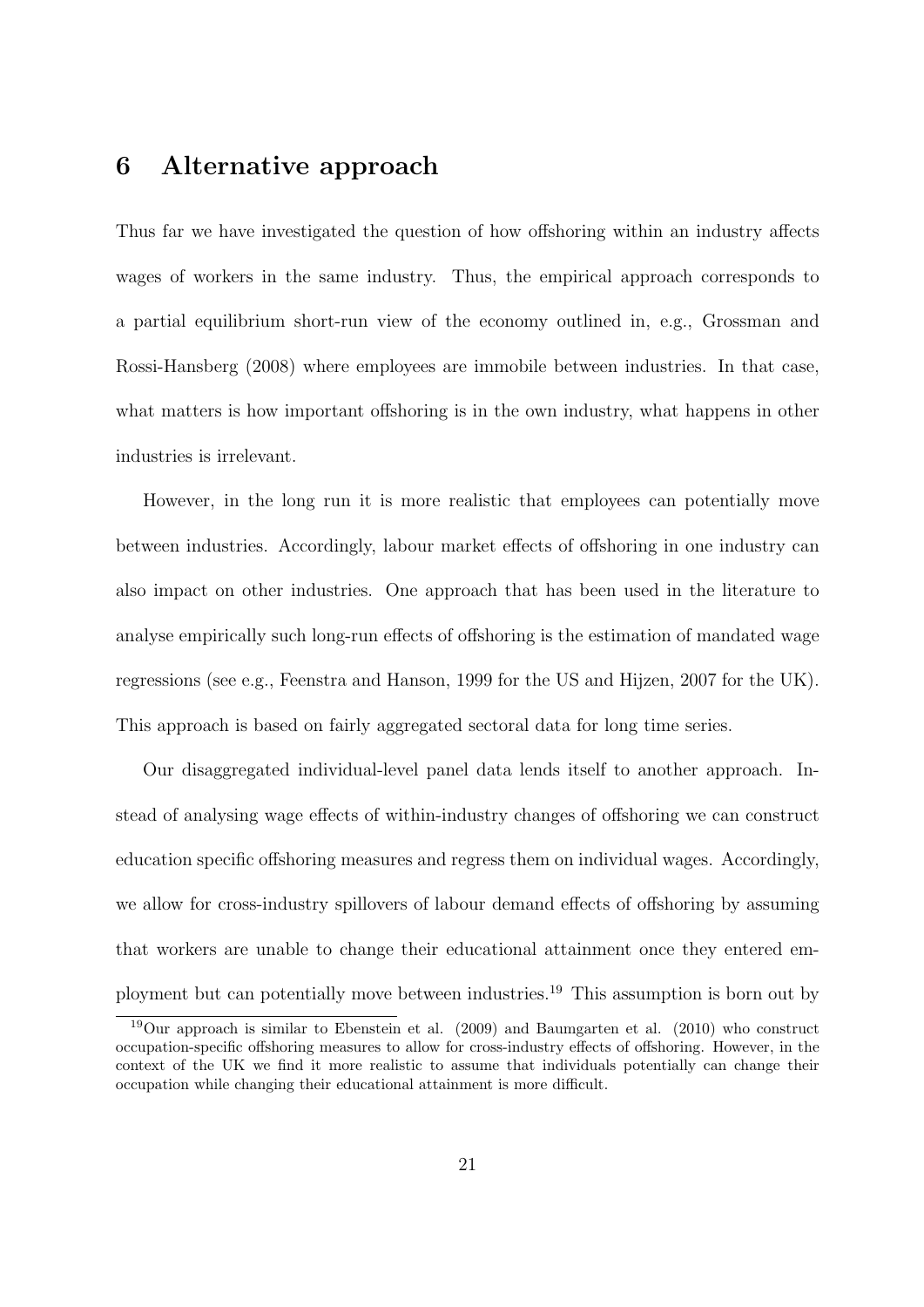our data: while we count 1,093 occurrences of industry changes we have only 63 cases where individuals move between skill groups.

To construct education specific offshoring measures, we re-weight industry-level offshoring measures (cf. equations 1 to 4) with respect to industry employment within a given educational group ( $s = high$ , medium, low-skilled) as a share in total employment *L* within educational group *k* in 1991 (pre-sample).

$$
OSS_{st}^{z} = \sum_{j=1}^{J} \frac{L_{sj}}{L_{s}} OSS_{jt}^{z}
$$
\n
$$
(6)
$$

$$
OSM_{st}^{z} = \sum_{j=1}^{J} \frac{L_{sj}}{L_{s}} OSM_{jt}^{z}
$$
\n
$$
(7)
$$

with  $z = narrow$ , *broad*. Similarly, we construct education specific output  $(Y_{st})$  to account for education specific time varying industry characteristics.

We then re-estimate our empirical model in equation 5 substituting  $Y_{st}$ ,  $OSS_{st}$  and  $OSM_{st}$  for  $Y_{jt}$ ,  $OSS_{jt}$  and  $OSM_{jt}$ , yielding

$$
\log w_{ist} = \alpha + \beta X_{it} + \gamma Y_{st} + \lambda_S OSS_{st}^z + \lambda_M OSM_{st}^z + T_t + \mu_t + \alpha_i + \iota_k + \epsilon_{ist}, \tag{8}
$$

. When estimating the model we allow for clustered standard errors within educational groups  $s$  at time  $t$  yielding 39 clusters.<sup>20</sup> The results are reported in Table 8, where, for

<sup>&</sup>lt;sup>20</sup>Note that since in our data individuals do not change education within a given year, individuals are nested within the education-year clusters.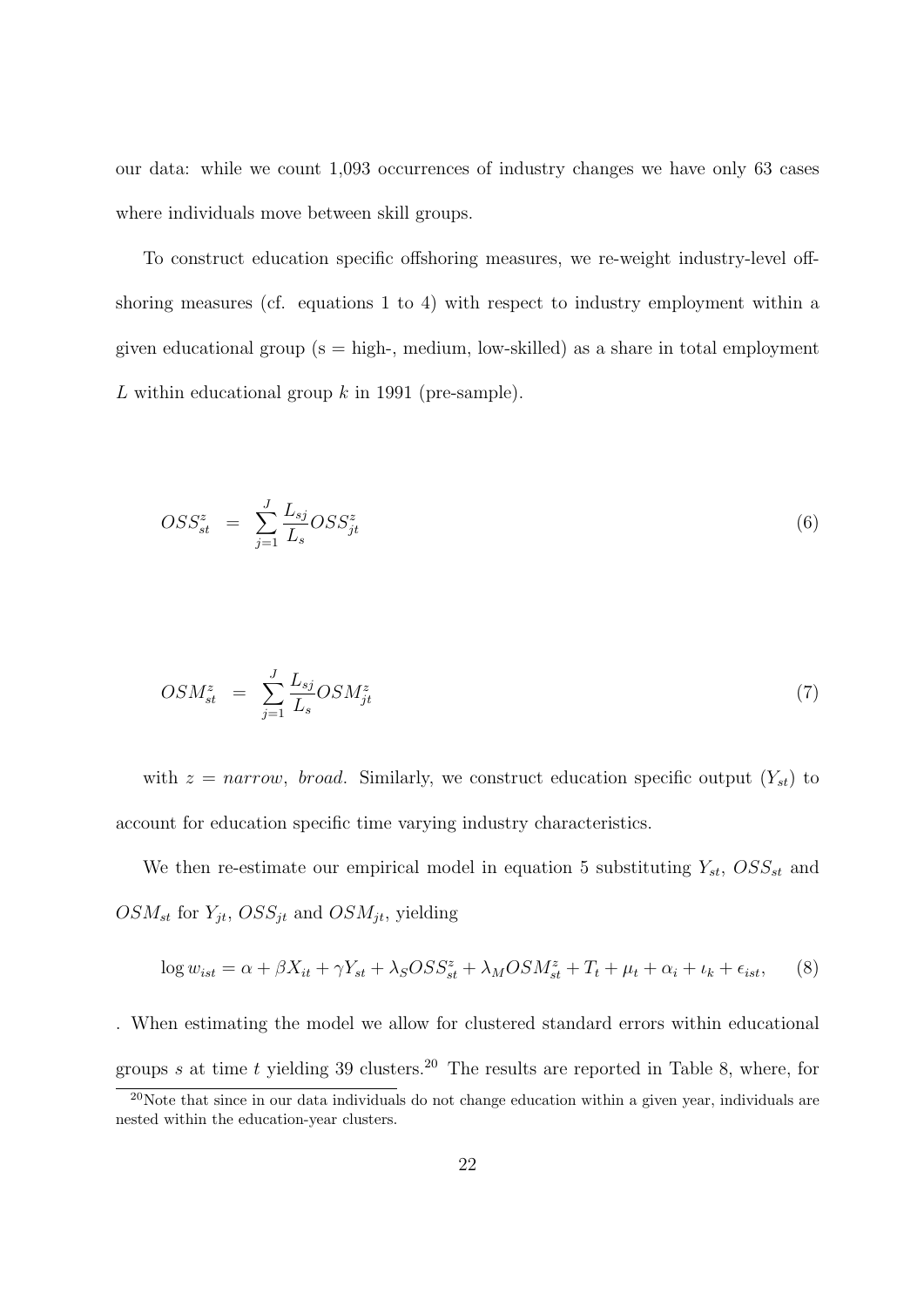the sake of brevity, we only report coefficients and t-statistics for the offshoring variables interacted with education dummies. $^{21}$ 

One striking point is particularly noteworthy. In the full specifications reported in Columns I and V, eight out of twelve offshoring coefficients in the two specifications are statistically insignificant. This reflects the substantially reduced variation in the offshoring variable compared to the earlier offshoring measures used above, as offshoring only varies over three education categories and time. Furthermore, when comparing the coefficients in Columns II to III and VI to VII, where we respectively excluded materials and services offshoring from the model, statistical significance of our services and materials offshoring variables changes drastically indicating multicollinearity of the two. As a consequence it is doubtful whether one indeed can separate the effects of services and materials offshoring. To reflect this we also estimate model specifications were only the sum of education specific services and materials offshoring enters. The respective coefficients are reported in Columns IV and VIII of Table 8.

When applying our narrow definitions of offshoring, services and material offshoring taken together exert statistically significant negative wage effects on medium- and lowskilled workers while the effect is rendered insignificant for high-skilled workers. When applying the broad offshoring definitions, high-skilled workers are found to gain from services and materials offshoring while low-skilled workers lose. For medium-skilled workers the effect of broad offshoring is rendered statistically insignificant.

Similar to the within-industry discussion, our results are consistent with the wage  $^{21}$ Results for the other variables included in the model are similar to those reported above. They can be obtained from the authors upon request.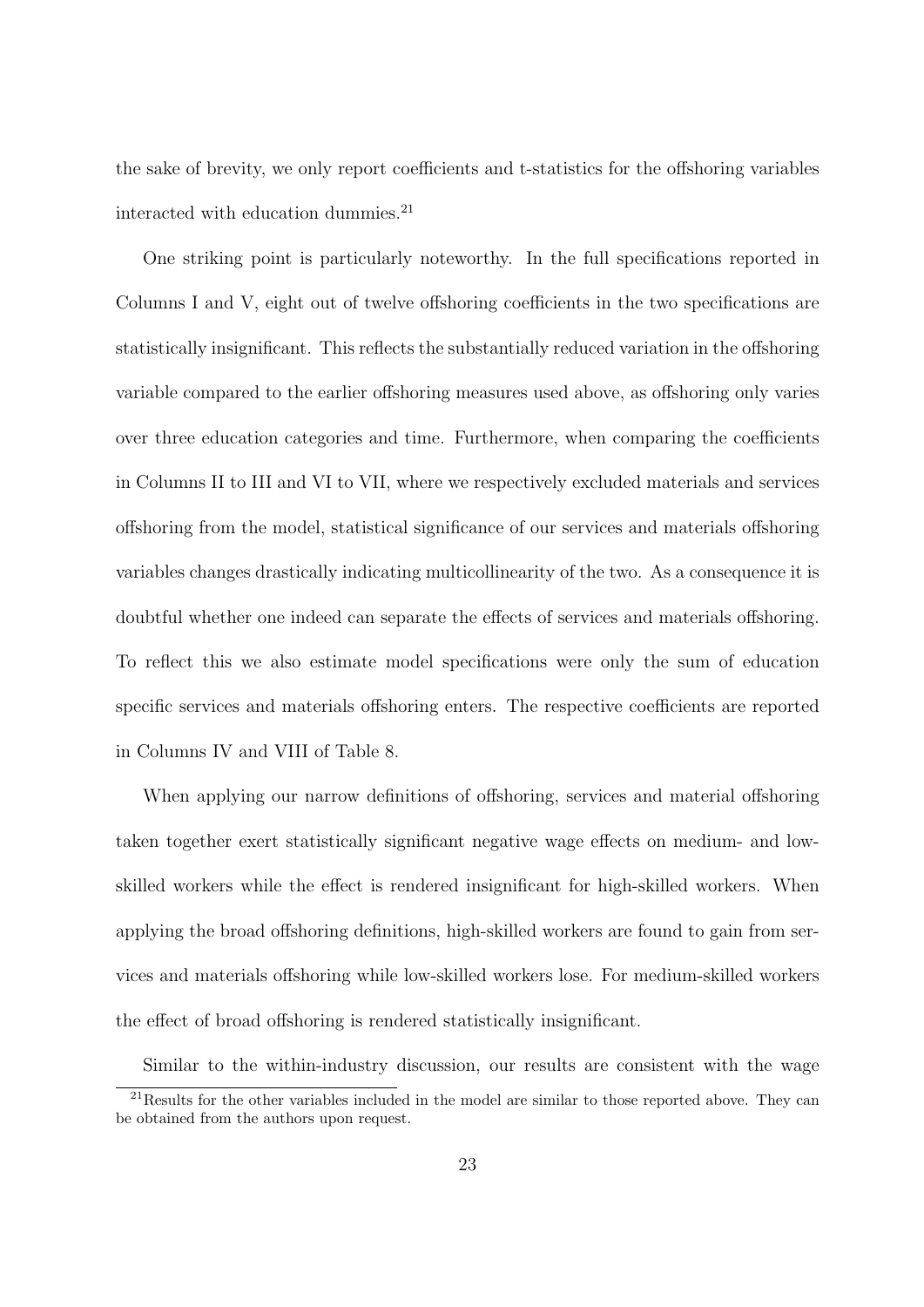effects postulated in Grossman and Rossi-Hansberg (2008) for offshoring of low-skill intensive activities. Accordingly, low-skilled workers experience wage cuts due to the dominance of the negative labour supply effect and, if one prescribes to the long run general equilibrium view, the negative Stolper-Samuelson type relative price effect. High-skilled workers, however, experience wage increases due to this type of offshoring, as both the labour supply as well as the relative price effect work in their favour.

The implied economic significance of the estimates is, in a similar manner to Table 7 calculated in Table 9. Concentrating on the statistically significant coefficients reported in Columns IV and VIII of Table 8 we find a joint cumulated wage loss due to narrowly defined services and materials offshoring of GBP 4893 and GBP 4323 for medium- and low-skilled workers respectively. The cumulated wage loss of broadly defined services and materials offshoring is GBP 1873 for low-skilled workers while high-skilled workers gain GBP 5283.

The wage effects of our education specific offshoring variable thus follow a similar pattern as in the industry-specific partial equilibrium analysis carried out in Section 5. However, the magnitude of the effects is much higher. This may reflect that the labour supply effect highlighted by Grossman and Rossi-Hansberg (2008) is now allowed to operate across industries. If offshoring sets free workers of a given skill type, this will, ceteris paribus, depress the wage paid to those workers in all industries. Furthermore, the negative wage effects due to terms of trade changes that the model of Grossman and Rossi-Hansberg (2008) predicts naturally is not present in a within-industry partial equilibrium setting but may be present here.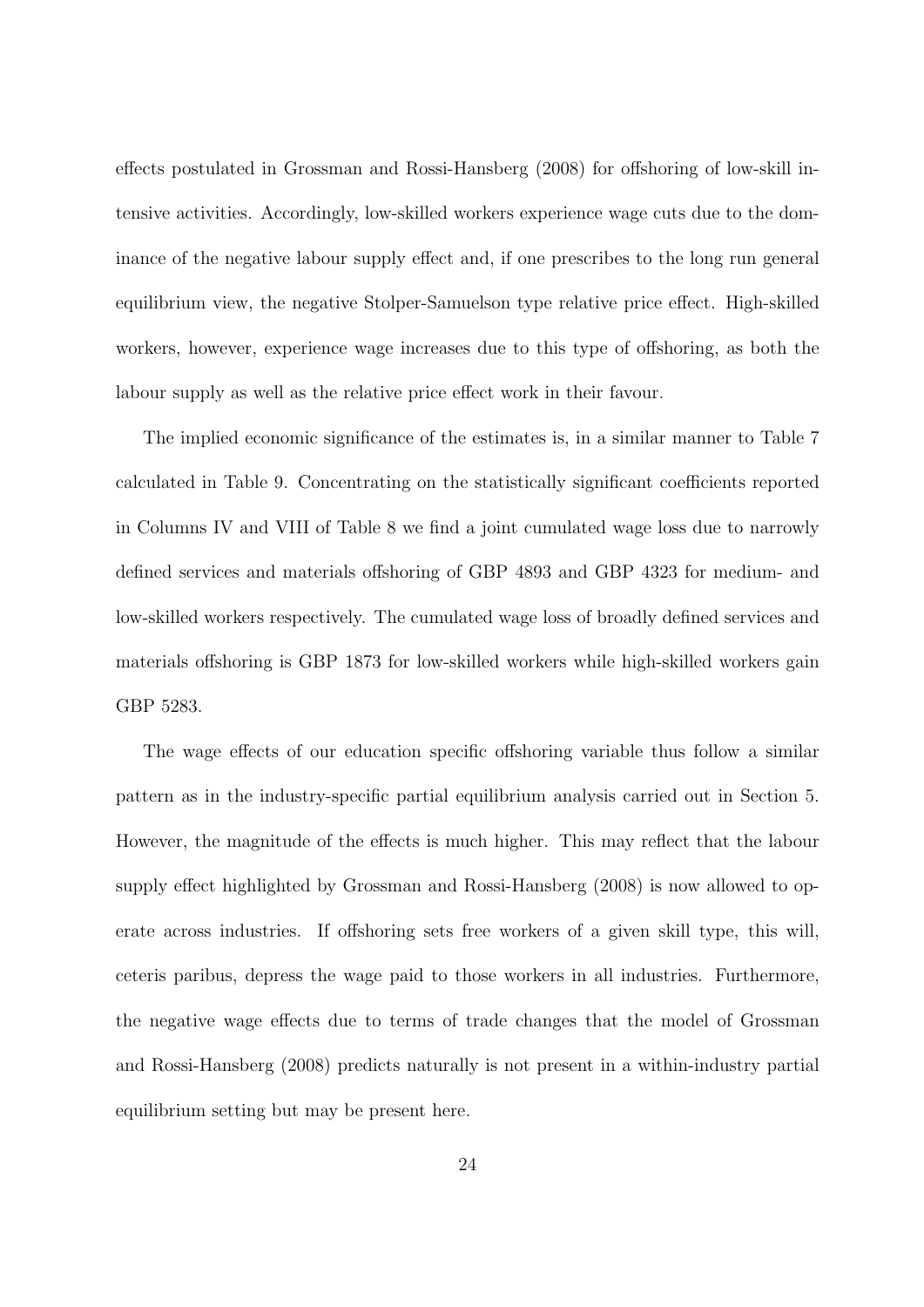### **7 Conclusion**

This paper investigates the relationship between offshoring of services and individual workersÆ wages, using household-level panel data from the British Household Panel Survey (BHPS) combined with industry-level measures of offshoring of services activities and materials offshoring over the period 1992 to 2004.

We use two different estimation strategies. One uses only within-industry changes in offshoring, while the other also considers offshoring effects across industries.

Our results show that services offshoring in an industry affects the real wage of low- and medium-skilled individuals in the same industry negatively. By contrast, there is evidence that skilled workers in the industry benefit from such services offshoring in terms of higher real wages. This is consistent with the partial equilibrium view in Grossman and Rossi-Hansberg (2008) if one assumes that mainly low- and medium skilled services activities are offshored. This has positive effects for high skilled workers but may affect low skilled workers negatively, if the negative labour supply effect is not outweighed by a positive productivity effect.

Once allowing for the fact that offshoring in one particular industry potentially also affects labour demand in other industries, then we cannot separately identify effects of services and materials offshoring. However, our results show some evidence for a statistically significant positive effect on high-skilled wages and negative effects for low- and medium-skilled workers for services and materials offshoring taken together.

In sum, our results suggest that offshoring of services has contributed to a widening of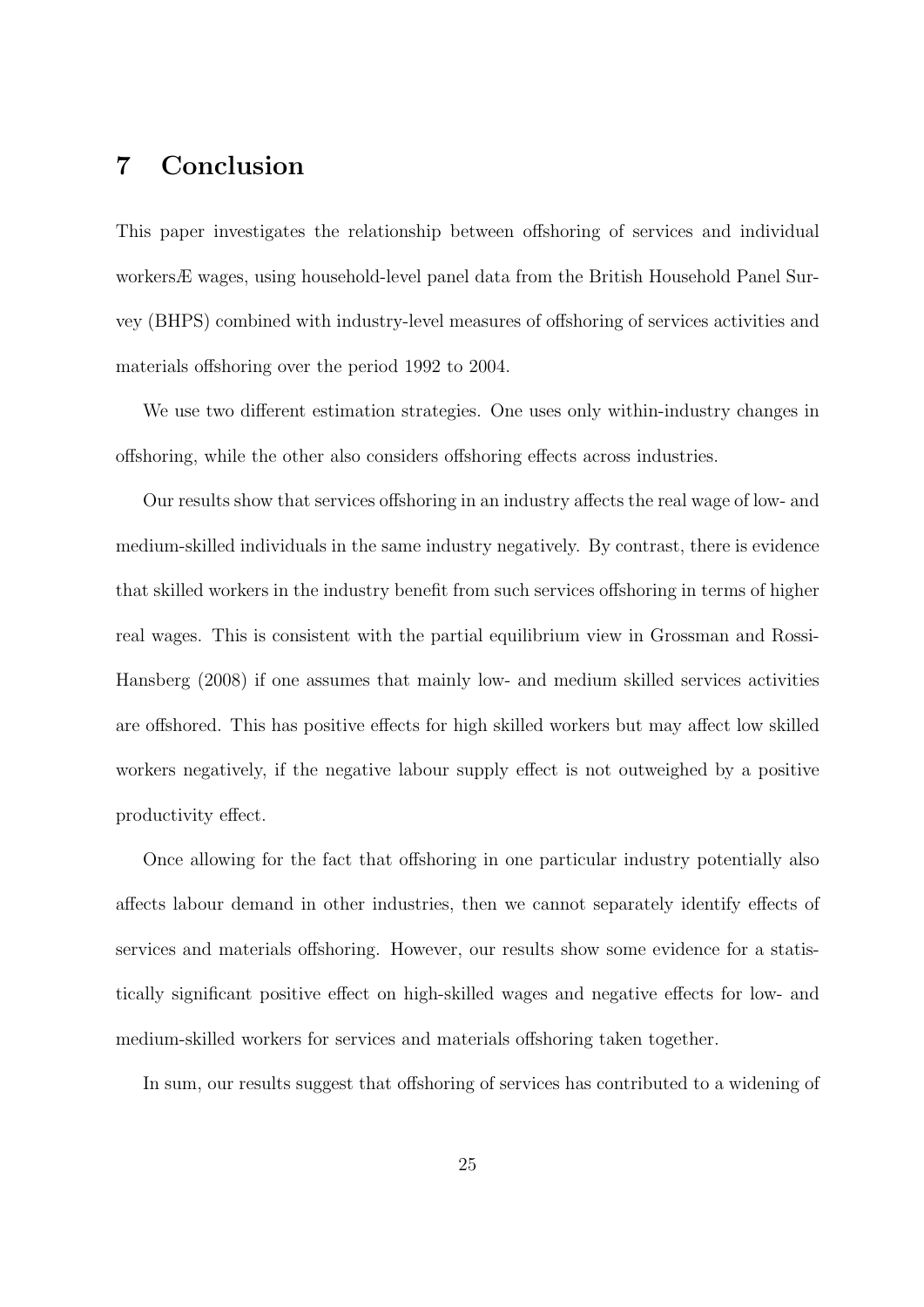the wage gap between skilled and less skilled workers. However, looking at the magnitude of these effects we find that they are rather small, but not so small as to be negligible. Hence, we have identified winners and losers in terms of wage gains from services offshoring. The policy relevant question is now whether the losers should be compensated and, if this is answered in the affirmative, what form such a compensation should have. Another policy implication is that skill upgrading needs to be continued in order to allow unskilled workers to move into the "winning" category of skilled work.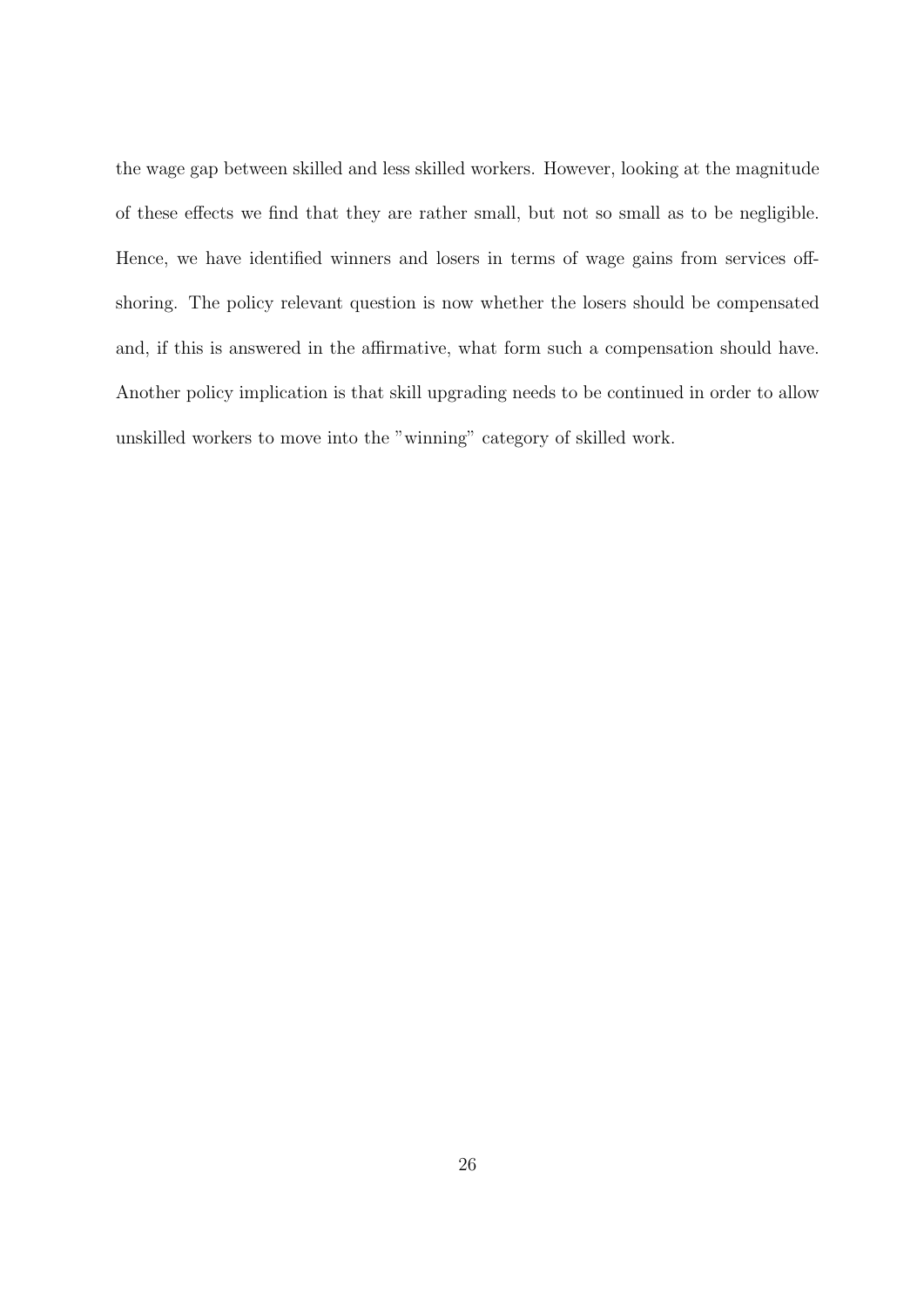### **References**

- [1] Amiti, M. and S.J. Wei (2005), Fear of service outsourcing: Is it justified?, Economic Policy 20, 308-347.
- [2] Amiti, M. and S.J. Wei (2007), Service offshoring, productivity and employment: Evidence from the US, CEPR Discussion Paper 5475.
- [3] Bartel, A., S. Lach and N. Sicherman (2005), Outsourcing and technological change, NBER Working Paper 11158
- [4] Baum, C.F. and M. E. Schaffer and S. Stillman (2003), Instrumental Variables and GMM: Estimation and Testing, Stata Journal, 3(1), 1-31.
- [5] Baum, C.F. and M. E. Schaffer and S. Stillman (2007), Enhanced routines for instrumental variables/GMM estimation and testing, Boston College, Economics Working Paper, 667.
- [6] Baumgarten, D., I. Geishecker and H. Görg (2010), Offshoring, tasks, and the skillwage pattern, CEPR Discussion Paper 7756.
- [7] Blinder, A. (2007), How many U.S. jobs might be offshorable?, CEPS Working Paper 142, Princeton University.
- [8] Cameron, C.A., J.B. Gelbach and D.L. Miller (2008), Bootstrap-Based Improvements for Inference with Clustered Errors, Review of Economics and Statistics, 90, 414-427.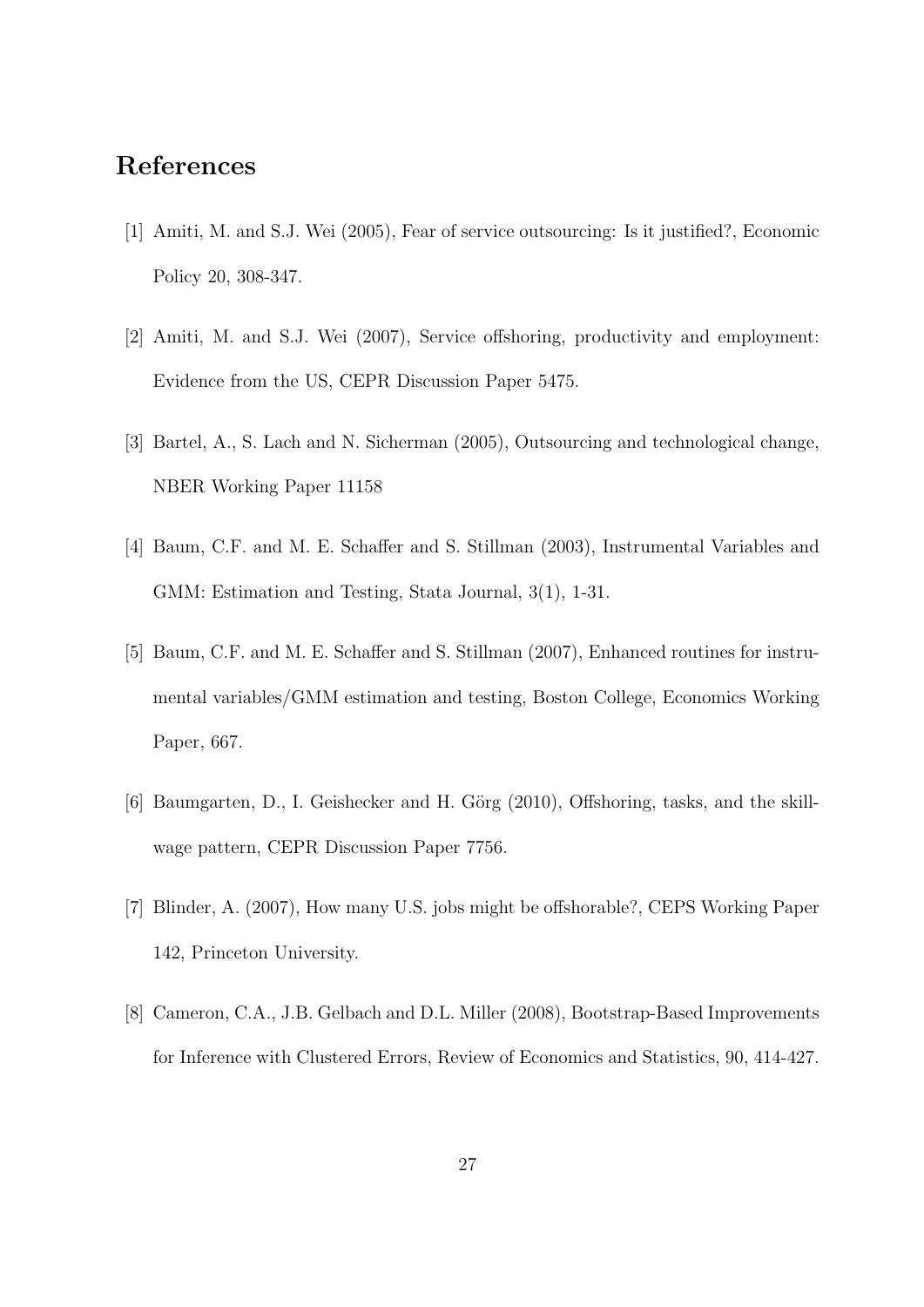- [9] Cameron, C.A., J.B. Gelbach and D.L. Miller (2010), Robust Inference with Multi-Way Clustering, Journal of Business and Economic Statistics, forthcoming.
- [10] Ebenstein, A., A. E. Harrison, S. M. McMillan and S. Phillips (2009), Estimating the Impact of Trade and Offshoring on American Workers Using the Current Population surveys, NBER Working Paper 15107.
- [11] Egger P., M. Pfaffermayr and A. Weber (2007), Sectoral adjustment of employment to shifts in outsourcing and trade: evidence from a dynamic fixed effects multinominal logit model, Journal of Applied Econometrics 22, 559-580.
- [12] Ellram, L.M., W.L. Tate and C. Billington (2008), Offshore outsourcing of professional services: A transaction cost economics perspective, Journal of Operations Management 26, 148-163.
- [13] Feenstra, R.C. and G.H. Hanson (1999), The impact of outsourcing and hightechnology capital on wages: Estimates for the United States, 1979-1990, Quarterly Journal of Economics 114, 907-941.
- [14] Geishecker, I. and H. Görg (2008), Winners and losers: A micro-level analysis of international outsourcing and wages, Canadian Journal of Economics 41, 243-270.
- [15] Geishecker, I. (2008), The Impact of International Outsourcing on Individual Employment Security: A Micro-Level Analysis, Labour Economics 15, 291-314.
- [16] Grossman, G.M. and E. Rossi-Hansberg (2008), Trading Tasks: A Simple Theory of Offshoring, American Economic Review 98, 1978-1997.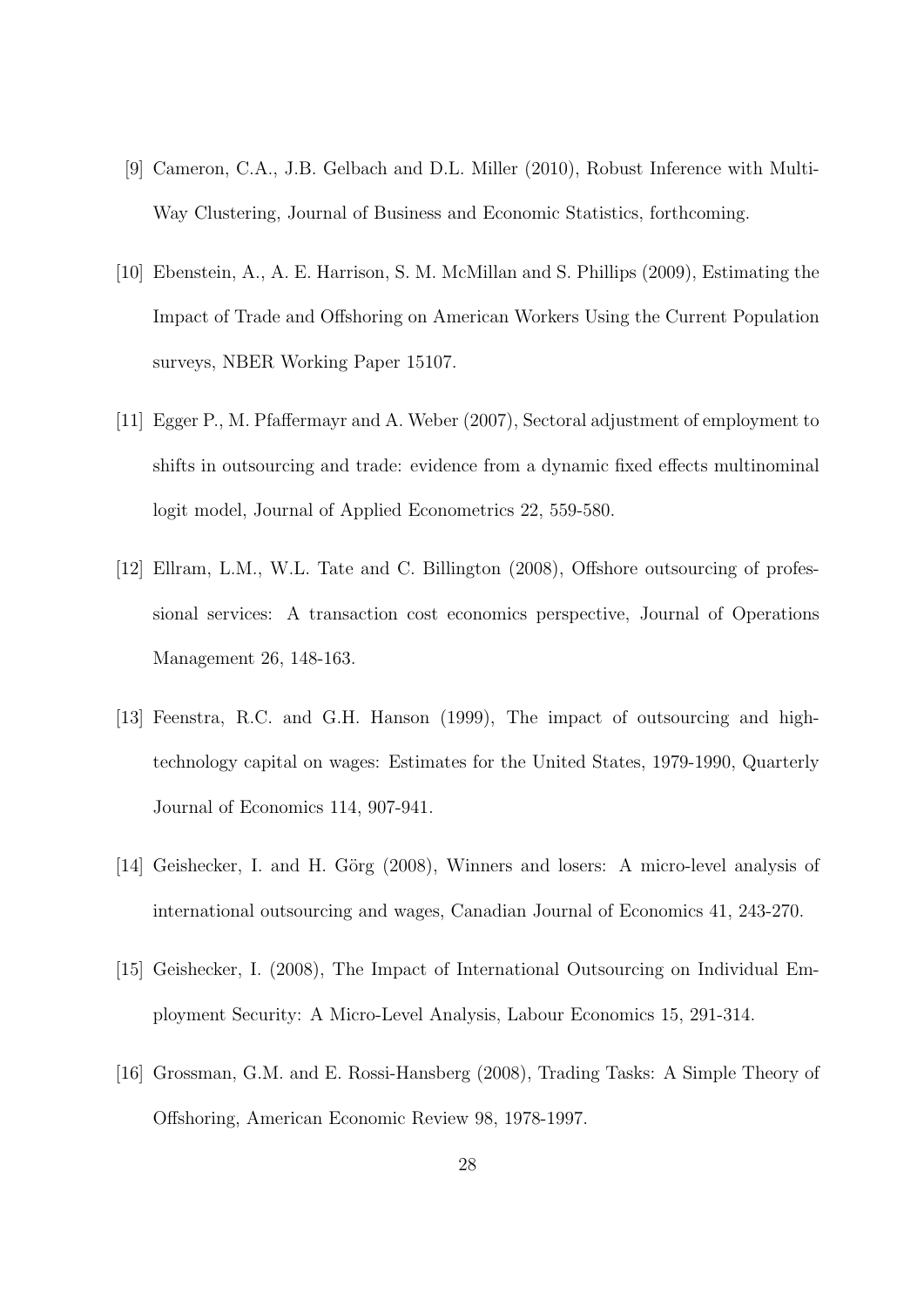- [17] Hijzen, A. (2007), International outsourcing, technological change, and wage inequality, Review of International Economics 15, 188-205
- [18] Hijzen, A., H. Görg and R.C. Hine (2005), International outsourcing and the skill structure of labour demand in the United Kingdom, Economic Journal 115, 860-878.
- [19] Hijzen, A., M. Pisu, R. Upward and P. Wright (2007), Employment, job turnover, and the trade in producer services: firm-level evidence, GEP Research Paper 2007/37, University of Nottingham.
- [20] Kohler, W. (2008), Outsourcing: Why do stories differ?, CESIfo Working Paper 2231.
- [21] Lui, R. and D. Trefler (2008), Much Ado About Nothing: American Jobs and the Rise of Service Outsourcing to China and India, NBER Working Paper 14061.
- [22] Munch, J.R. and Jan R. Skaksen (2009), Specialization, Outsourcing and Wages, Review of World Economics 145, 57-73.
- [23] OECD (2008), Factbook, Paris: OECD.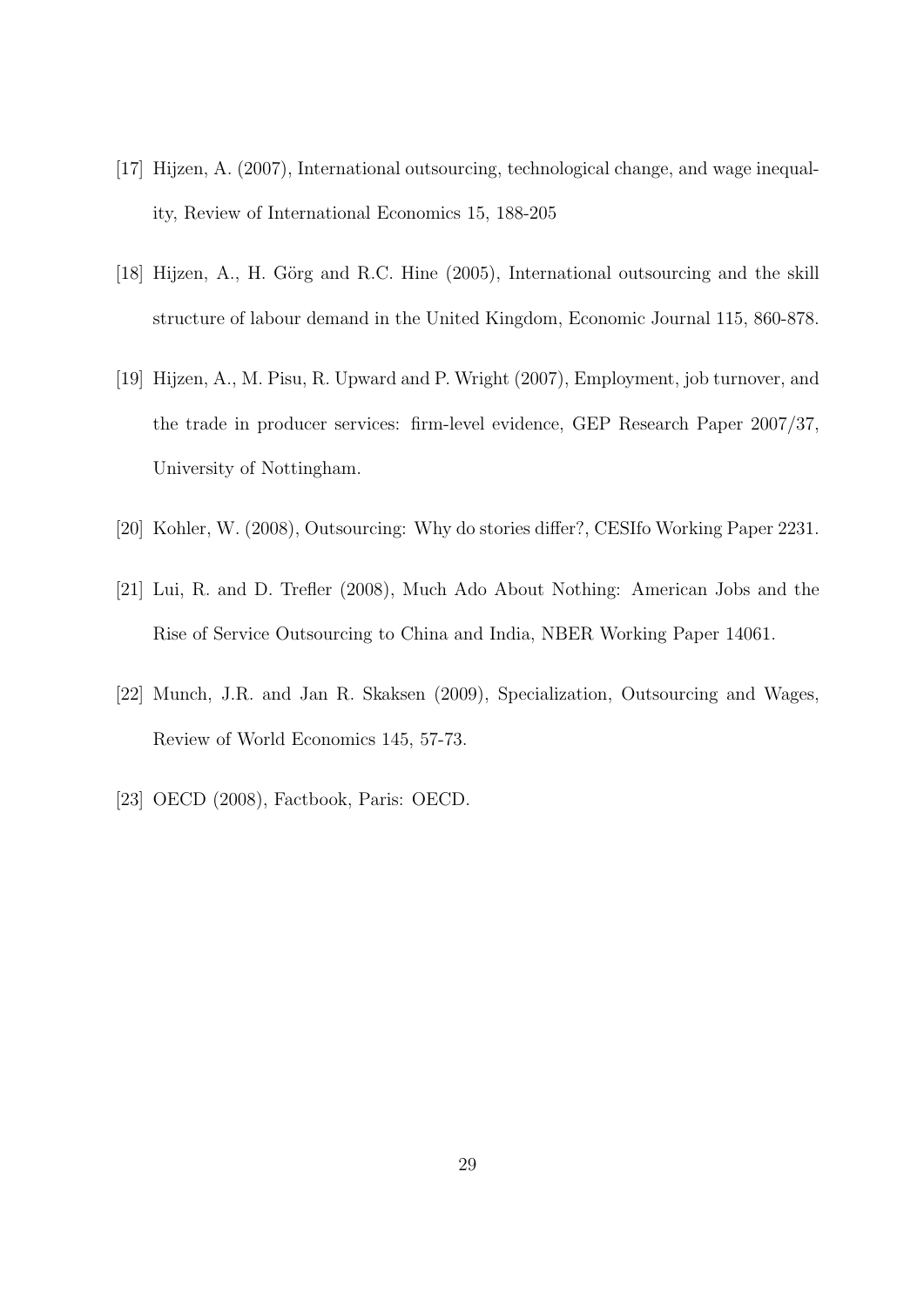## **Tables and figures**

| Year             | $OSS^{narrow}$ | $_{r}$ n $_{a}$ rro $_{w}$<br>OSM | $OSS^{broad}$ | $OSM^{broad}$ |
|------------------|----------------|-----------------------------------|---------------|---------------|
| 1992             | 0.17           | 4.10                              | 2.35          | 9.38          |
| 1993             | 0.21           | 4.28                              | 2.42          | 9.41          |
| 1994             | 0.19           | 4.60                              | 2.41          | 10.11         |
| 1995             | 0.18           | 4.74                              | 2.34          | 10.76         |
| 1996             | 0.23           | 4.95                              | 2.27          | 11.43         |
| 1997             | 0.21           | 5.24                              | 2.37          | 11.95         |
| 1998             | 0.25           | 5.65                              | 2.72          | 13.11         |
| 1999             | 0.27           | 5.48                              | 3.12          | 12.76         |
| 2000             | 0.28           | 5.74                              | 3.39          | 13.61         |
| 2001             | 0.28           | 5.70                              | 3.55          | 13.55         |
| 2002             | 0.29           | 5.92                              | 3.80          | 13.83         |
| 2003             | 0.28           | 6.05                              | 3.93          | 14.05         |
| 2004             | 0.29           | 6.33                              | 3.92          | 14.20         |
| Absolute Change  | 0.12           | 2.23                              | 1.57          | 4.81          |
| Growth rate in % | 69.78          | 54.35                             | 66.58         | 51.32         |

Table 1: Service and Material Offshoring Intensity in percent

Authors calculations.

|                      |         | 1                         |
|----------------------|---------|---------------------------|
|                      | Mean    | <b>Standard Deviation</b> |
| Hourly Wage          | 9.0566  | 4.5981                    |
| $Age: 18-25$         | 0.1118  | 0.3152                    |
| $Age: 26-35$         | 0.2564  | 0.4367                    |
| $Age:36-50$          | 0.4257  | 0.4945                    |
| Married: Dummy       | 0.6473  | 0.4779                    |
| Children: Dummy      | 0.4452  | 0.4970                    |
| Tenure               |         | 214.9854 107.5176         |
| Tenure <sup>2</sup>  |         | 57776.74 54080.26         |
| Tenure : noresponse  | 0.0978  | 0.2971                    |
| ISCED: high          | 0.0267  | 0.1612                    |
| ISCED: med           | 0.7402  | 0.4386                    |
| FirmSize: < 25       | 0.1824  | 0.3862                    |
| $FirmSize: 25-100$   | 0.2235  | 0.4166                    |
| $FirmSize: 100-1000$ | 0.4714  | 0.4992                    |
| Firm: public         | 0.0042  | 0.0648                    |
| Firm: unknown owner  | 0.0002  | 0.0123                    |
| Industry: Output     | 29.1356 | 16.6245                   |
| Industry : R&D/Y     | 2.1599  | 2.4851                    |
|                      |         |                           |
| Observations         |         | 5775                      |
|                      |         |                           |

Table 2: Summary Statistics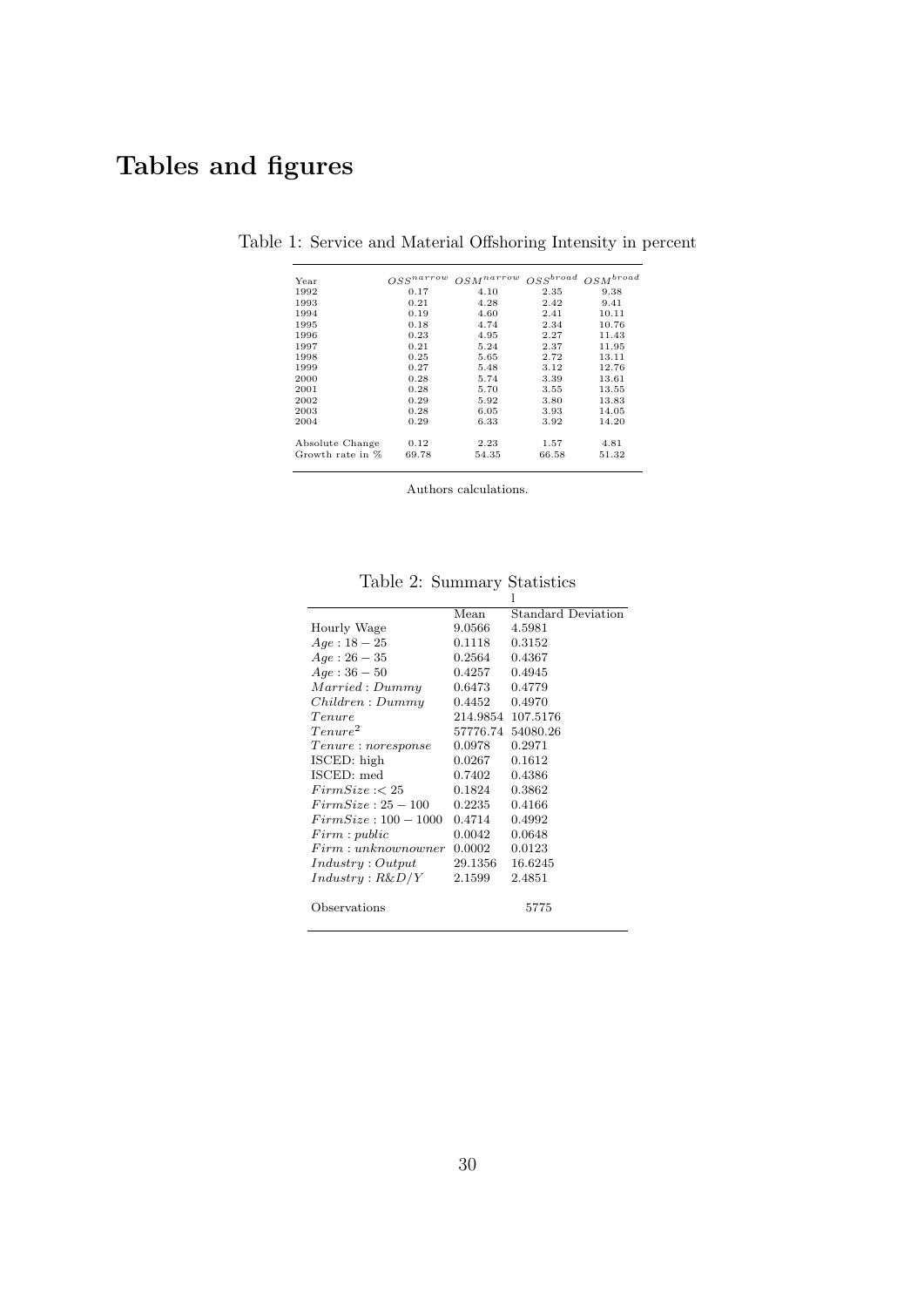| High-Skilled   | Second stage of tertiary education<br>(Masters degree and higher)                                           | years of schooling<br>approx. $16 \leq years$ |
|----------------|-------------------------------------------------------------------------------------------------------------|-----------------------------------------------|
| Medium-Skilled | Upper-secondary education<br>Post-secondary but non-tertiary education<br>First stage of tertiary education | approx. $11 \leq years < 16$                  |
| Low-Skilled    | Pre-primary education<br>Primary education<br>Lower-secondary education                                     | approx. $years < 11$                          |

Table 3: Skill Grouping

Figure 1: Wages by skill



Note: Authors calculations.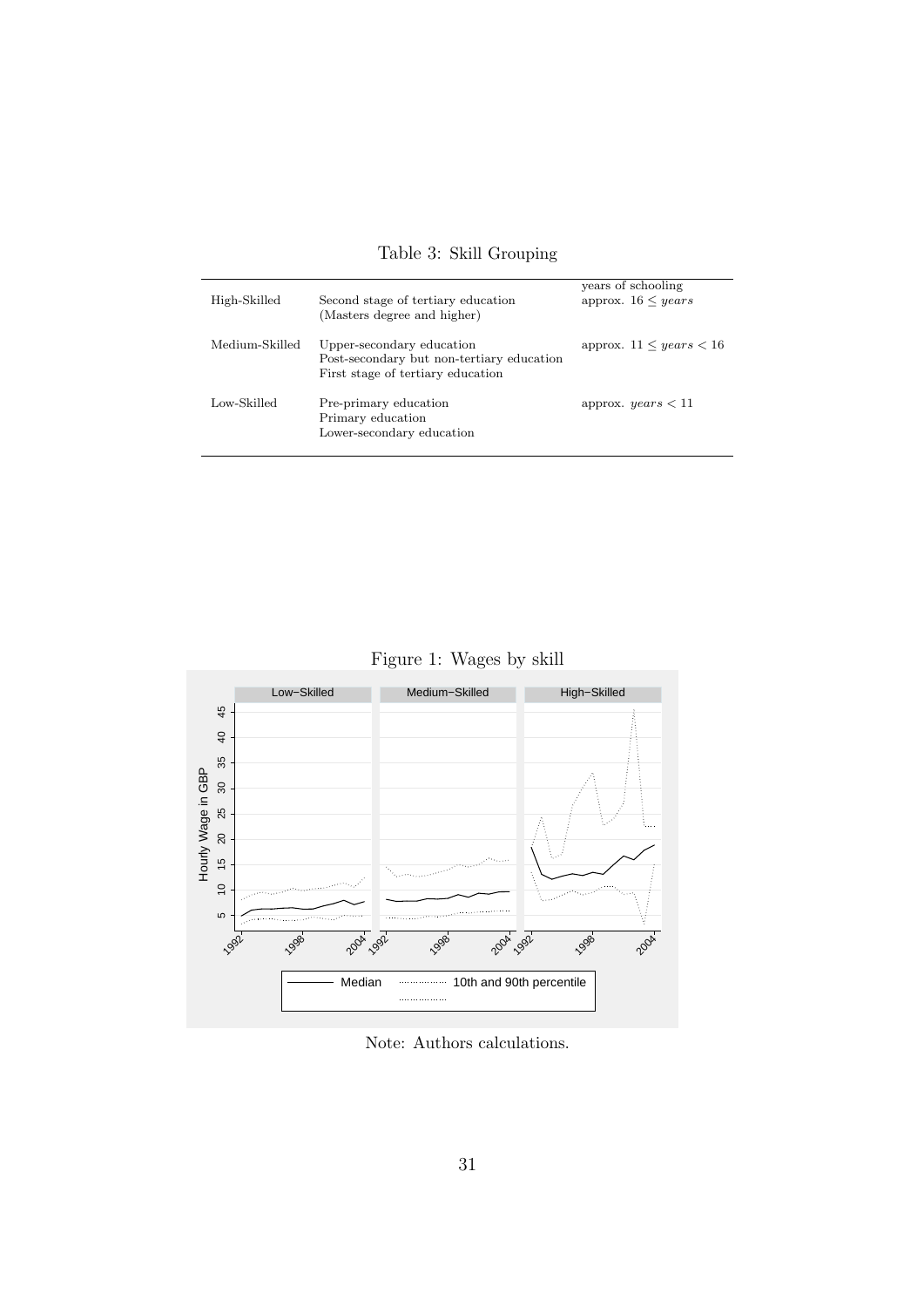|                           | I            | П            |         | III             |         | IV           |         |
|---------------------------|--------------|--------------|---------|-----------------|---------|--------------|---------|
|                           |              |              | cluster |                 | cluster |              | cluster |
|                           | OLS          | FE           | boot-t  | FE              | boot-t  | FE           | boot-t  |
| $Age: 18-25$              | $-0.2701$    | $-0.0496$    |         | $-0.0485$       |         | $-0.0454$    |         |
|                           | $[6.78]$ *** | [1.28]       | $\ast$  | [1.25]          | *       | [1.16]       |         |
| $Age: 26 - 35$            | $-0.0689$    | 0.0397       |         | 0.0401          |         | 0.0411       |         |
|                           | $[2.81]$ *** | $[1.24]$     |         | $[1.25]$        |         | $[1.29]$     |         |
| $Age:36-50$               | $-0.0286$    | 0.0521       |         | 0.0523          |         | 0.0524       |         |
|                           | 1.12         | $[2.09]$ **  |         | $[2.10]$ **     |         | $[2.10]$ **  |         |
| Married: Dummy            | 0.1093       | 0.0234       |         | 0.0238          |         | 0.0235       |         |
|                           | $[5.29]$ *** | 1.00         |         | $[1.02]$        |         | $[1.02]$     |         |
| Children: Dummy           | $_{0.0627}$  | 0.0244       |         | 0.0245          |         | 0.0254       |         |
|                           | $[4.46]$ *** | $[1.88]$ *   | $**$    | $[1.89]$ *      |         | $[1.95]$ *   | $**$    |
| Tenure                    | 0.0008       | 0.0008       |         | 0.0008          |         | 0.0008       |         |
|                           | $[2.41]$ **  | $[2.91]$ *** | ***     | $[2.93]$ ***    | $***$   | $[2.75]$ *** | ***     |
| $T$ enure $^2$            |              |              |         |                 |         |              |         |
|                           | $-0.0001$    | $-0.0001$    | ***     | $-0.0001$       | ***     | $-0.0001$    | ***     |
|                           | $ 2.78 ***$  | $[2.31]$ **  |         | $[2.35]$ **     |         | $[2.21]$ **  |         |
| Tenure: noresponse        | 0.1511       | 0.1264       | ***     | 0.1270          | ***     | 0.1222       | ***     |
|                           | $[2.39]$ **  | $[3.06]$ *** |         | $[3.07]$ ***    |         | $[2.92]$ *** |         |
| ISCED: high               | 0.4492       | 0.1317       | $* *$   | 0.1356          |         | $-0.2793$    | $* *$   |
|                           | $[8.27]$ *** | $[2.75]$ *** |         | $[2.80]$ *** ** |         | $[1.88]$ *   |         |
| ISCED: med                | 0.1533       | $-0.0178$    |         | $-0.0179$       |         | $-0.1095$    |         |
|                           | $[7.34]$ *** | [0.55]       |         | [0.55]          |         | $[2.00]$ **  | $**$    |
| FirmSize: < 25            | $-0.2272$    | $-0.0746$    |         | $-0.0748$       |         | $-0.0756$    |         |
|                           | $[7.52]$ *** | $[2.61]$ *** | ***     | $[2.65]$ ***    | $***$   | $[2.71]$ *** | ***     |
| $FirmSize: 25-100$        | $-0.2055$    | $-0.0377$    |         | $-0.0379$       |         | $-0.0366$    |         |
|                           | $[7.48]$ *** | $[1.70]$ *   | $**$    | $[1.74]$ *      | $***$   | $[1.67]$ *   | $**$    |
| $FirmSize: 100-1000$      | $-0.1028$    | $-0.0033$    |         | $-0.0033$       |         | $-0.0034$    |         |
|                           | $[4.52]$ *** | [0.15]       |         | [0.15]          |         | [0.16]       |         |
| Firm: public              | $-0.1770$    | 0.0730       |         | 0.0743          |         | 0.0685       |         |
|                           | $[1.98]$ **  | [0.89]       |         | [0.90]          |         | [0.80]       |         |
| Firm: unknownowner 0.1971 |              | $-0.1561$    |         | $-0.1597$       |         | $-0.1648$    |         |
|                           | $[6.09]$ *** | $[7.82]$ *** | ***     | $[7.76]***$     | ***     | $[7.88]$ *** | ***     |
| Industry: Output          | 0.0123       | 0.0130       |         | 0.0176          |         | 0.0159       |         |
|                           | [0.80]       | [1.38]       |         | $[1.83]$ *      |         | $ 1.72 $ *   |         |
| Industry : R&D/Y          | $-0.0020$    | $-0.0073$    |         | $-0.0126$       |         | $-0.0136$    |         |
|                           | [0.12]       | [0.89]       |         | [1.50]          |         | $[1.63]$     | $**$    |
|                           |              |              |         |                 |         |              |         |
| OSS                       | $-0.1437$    | $-0.1510$    |         | $-0.0886$       |         |              |         |
|                           | [0.47]       | [0.95]       |         | [0.60]          |         |              |         |
| $OSS \times ISCED : high$ |              |              |         |                 |         | 0.5188       |         |
|                           |              |              |         |                 |         | $ 2.24 ***$  | $* *$   |
| $OSS \times ISCED : med$  |              |              |         |                 |         | $-0.0469$    |         |
|                           |              |              |         |                 |         | 0.30         |         |
| $OSS \times ISCED$ : low  |              |              |         |                 |         | $-0.3014$    |         |
|                           |              |              |         |                 |         | $[1.91]$ *   | ***     |
| OSM                       |              |              |         | $-0.0080$       |         |              |         |
|                           |              |              |         | $[1.87]$ *      |         |              |         |
| $OSM \times ISCED$ : high |              |              |         |                 |         | 0.0053       |         |
|                           |              |              |         |                 |         | 0.75         |         |
| $OSM \times ISCED : med$  |              |              |         |                 |         | $-0.0078$    |         |
|                           |              |              |         |                 |         | $[1.81]$ *   |         |
| $OSM \times ISCED$ : low  |              |              |         |                 |         | $-0.0162$    |         |
|                           |              |              |         |                 |         | $[2.99]$ *** | ***     |
|                           |              |              |         |                 |         |              |         |
| Constant                  | 1.4834       |              |         |                 |         |              |         |
|                           |              |              |         |                 |         |              |         |
|                           | $[5.95]***$  |              |         |                 |         |              |         |
| Observations              |              |              |         |                 |         |              |         |
| $R^2$                     | 5775         |              | 5775    |                 | 5775    |              | 5775    |
|                           | 0.49         |              | 0.83    |                 | 0.83    |              | 0.83    |
|                           |              |              |         |                 |         |              |         |

Table 4: Narrow Offshoring Regression Results

Note: t-statistics in brackets, \*\*\* significant at  $1\%,$ \*\* at  $5\%,$ \* at  $10\%$ . Default categories: *Age* :*>* 50, ISCED:low, *F irmSize* :*>* 1000. Occupation, region, industry dummies and industry time trends included. Cluster bootstrapped t-test with 500 repetitions.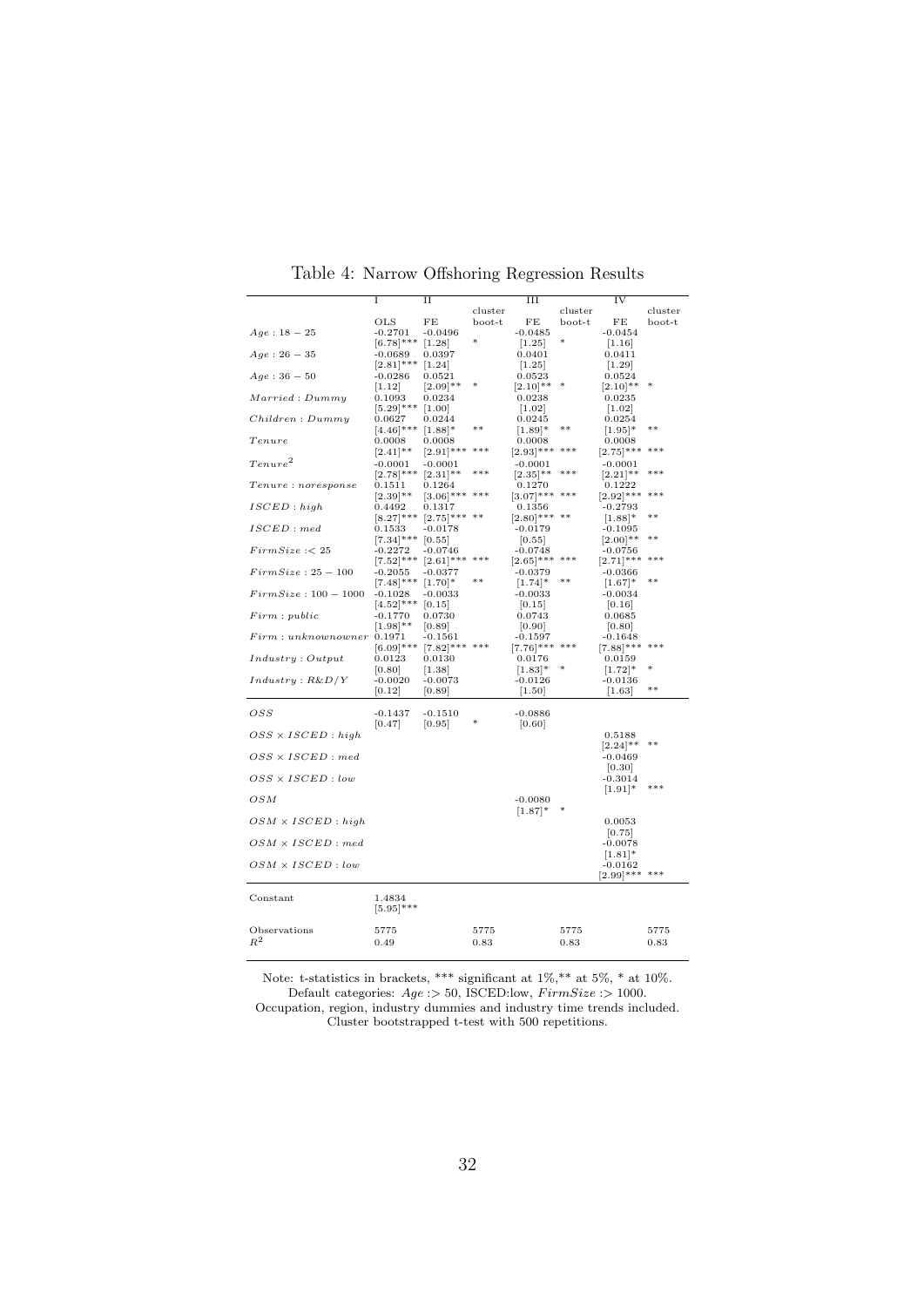|                           | I            | $_{\rm II}$  |         | $\overline{III}$    |         | IV             |         |
|---------------------------|--------------|--------------|---------|---------------------|---------|----------------|---------|
|                           |              |              | cluster |                     | cluster |                | cluster |
|                           | OLS          | FE           | boot-t  | FE                  | boot-t  | FE             | boot-t  |
| $Age: 18-25$              | $-0.2701$    | $-0.0492$    |         | $-0.0484$           |         | $-0.0467$      |         |
|                           | $[6.77]$ *** | [1.28]       | $**$    | [1.25]              |         | [1.16]         |         |
| $Age: 26 - 35$            | $-0.0690$    | 0.0396       |         | 0.0402              |         | 0.0417         |         |
|                           | $[2.82]$ *** | $[1.23]$     |         | [1.25]              |         | [1.27]         |         |
| $Age:36-50$               | $-0.0285$    | 0.0519       |         | 0.0518              |         | 0.0525         |         |
|                           | 1.12         | $[2.06]$ **  |         | $[2.07]$ **         |         | $[2.10]$ **    |         |
| Married: Dummy            | 0.1095       | 0.0232       |         | 0.0233              |         | 0.0221         |         |
|                           | $[5.30]$ *** | [0.99]       |         | $\left[1.00\right]$ |         | [0.95]         |         |
| Children: Dummy           | 0.0627       | 0.0248       |         | 0.0247              |         | 0.0241         |         |
|                           | $[4.46]$ *** | $[1.90]$ *   | $**$    | $[1.90]$ *          |         | $[1.86]$ *     | $**$    |
| Tenure                    | 0.0008       | 0.0008       |         | 0.0008              |         | 0.0008         |         |
|                           | $[2.41]$ **  | $[2.90]$ *** | ***     |                     |         | $ 2.70 ***$    | ***     |
| $T$ enure $^2$            |              |              |         | $[2.88]$ ***        |         |                |         |
|                           | $-0.0001$    | $-0.0001$    | ***     | $-0.0001$           | ***     | $-0.0001$      | **      |
|                           | $[2.79]$ *** | $[2.29]$ **  |         | $[2.29]$ **         |         | $[2.15]$ **    |         |
| Tenure: no response       | 0.1507       | 0.1248       | $***$   | 0.1243              | ***     | 0.1204         |         |
|                           | $[2.39]$ **  | $[3.04]$ *** |         | $[3.03]***$         |         | $[2.87]$ ***   |         |
| ISCED: high               | 0.4495       | 0.1316       |         | 0.1347              |         | -0.1642        |         |
|                           | $ 8.27 ***$  | $[2.74]$ *** |         | $[2.85]$ *** ***    |         | $[1.49]$       |         |
| ISCED: med                | 0.1533       | $-0.0162$    |         | $-0.0161$           |         | $-0.0885$      |         |
|                           | $[7.34]$ *** | [0.50]       |         | [0.50]              |         | [1.45]         |         |
| FirmSize: < 25            | $-0.2272$    | $-0.0744$    |         | $-0.0747$           |         | $-0.0758$      |         |
|                           | $[7.49]$ *** | $[2.62]$ *** | $***$   | $[2.64]$ ***        | ***     | $[2.69]$ ***   | $***$   |
| $FirmSize: 25-100$        | $-0.2053$    | $-0.0376$    |         | $-0.0378$           |         | $-0.0391$      |         |
|                           | $[7.45]$ *** | $[1.70]$ *   | $**$    | $[1.72]$ *          | $**$    | $[1.78]$ *     | $**$    |
| $FirmSize: 100-1000$      | $-0.1027$    | $-0.0029$    |         | $-0.0030$           |         | $-0.0044$      |         |
|                           | $[4.49]$ *** | [0.13]       |         | [0.14]              |         | [0.21]         |         |
| Firm: public              | $-0.1771$    | 0.0719       |         | 0.0729              |         | 0.0710         |         |
|                           | $[1.97]$ **  | 0.87         |         | 0.88                |         | 0.86           |         |
| Firm: unknownowner 0.1906 |              | $-0.1141$    |         | $-0.1105$           |         | $-0.1275$      |         |
|                           | $[5.28]$ *** | $[4.64]$ *** | $***$   | [4.99]*** ***       |         | $[5.47]***$    | ***     |
| Industry: Output          | 0.0141       | 0.0093       |         | 0.0118              |         | 0.0119         |         |
|                           | [0.84]       | 0.87         |         | [1.12]              |         | [1.14]         |         |
| Industry : R&D/Y          | $-0.0013$    | $-0.0072$    |         | $-0.0101$           |         | $-0.0109$      |         |
|                           | [0.08]       | [0.78]       |         | [1.18]              |         | [1.27]         | $\ast$  |
|                           |              |              |         |                     |         |                |         |
|                           |              |              |         |                     |         |                |         |
| OSS                       | 0.0028       | $-0.0082$    |         | $-0.0100$           | **      |                |         |
|                           | [0.37]       | $[1.91]$ *   |         | $[2.47]$ **         |         |                |         |
| $OSS \times ISCED : high$ |              |              |         |                     |         | 0.0257         |         |
|                           |              |              |         |                     |         | $[3.15]***$ ** |         |
| $OSS \times ISCED : med$  |              |              |         |                     |         | $-0.0115$      |         |
|                           |              |              |         |                     |         | $ 2.78 ***$    | $**$    |
| $OSS \times ISCED : low$  |              |              |         |                     |         | $-0.0144$      |         |
|                           |              |              |         |                     |         | $[2.65]******$ |         |
| OSM                       |              |              |         | $-0.0034$           |         |                |         |
|                           |              |              |         | [0.81]              |         |                |         |
| $OSM \times ISCED$ : high |              |              |         |                     |         | 0.0043         |         |
|                           |              |              |         |                     |         | $[1.46]$       |         |
| $OSM \times ISCED$ : med  |              |              |         |                     |         | $-0.0036$      |         |
|                           |              |              |         |                     |         | [0.89]         |         |
| $OSM \times ISCED$ : low  |              |              |         |                     |         | $-0.0096$      |         |
|                           |              |              |         |                     |         | $[1.84]$ *     |         |
|                           |              |              |         |                     |         |                |         |
| Constant                  | 1.4427       |              |         |                     |         |                |         |
|                           | $[6.32]$ *** |              |         |                     |         |                |         |
|                           |              |              |         |                     |         |                |         |
| Observations              | 5775         | 5775         |         | 5775                |         | 5775           |         |
| $R^2$                     | 0.49         | 0.83         |         | 0.83                |         | 0.83           |         |
|                           |              |              |         |                     |         |                |         |

Table 5: Broad Offshoring Regression Results

Note: t-statistics in brackets, \*\*\* significant at  $1\%,$ \*\* at  $5\%,$ \* at  $10\%$ . Default categories: *Age* :*>* 50, ISCED:low, *F irmSize* :*>* 1000. Occupation, region, industry dummies and industry time trends included. Cluster bootstrapped t-test with 500 repetitions.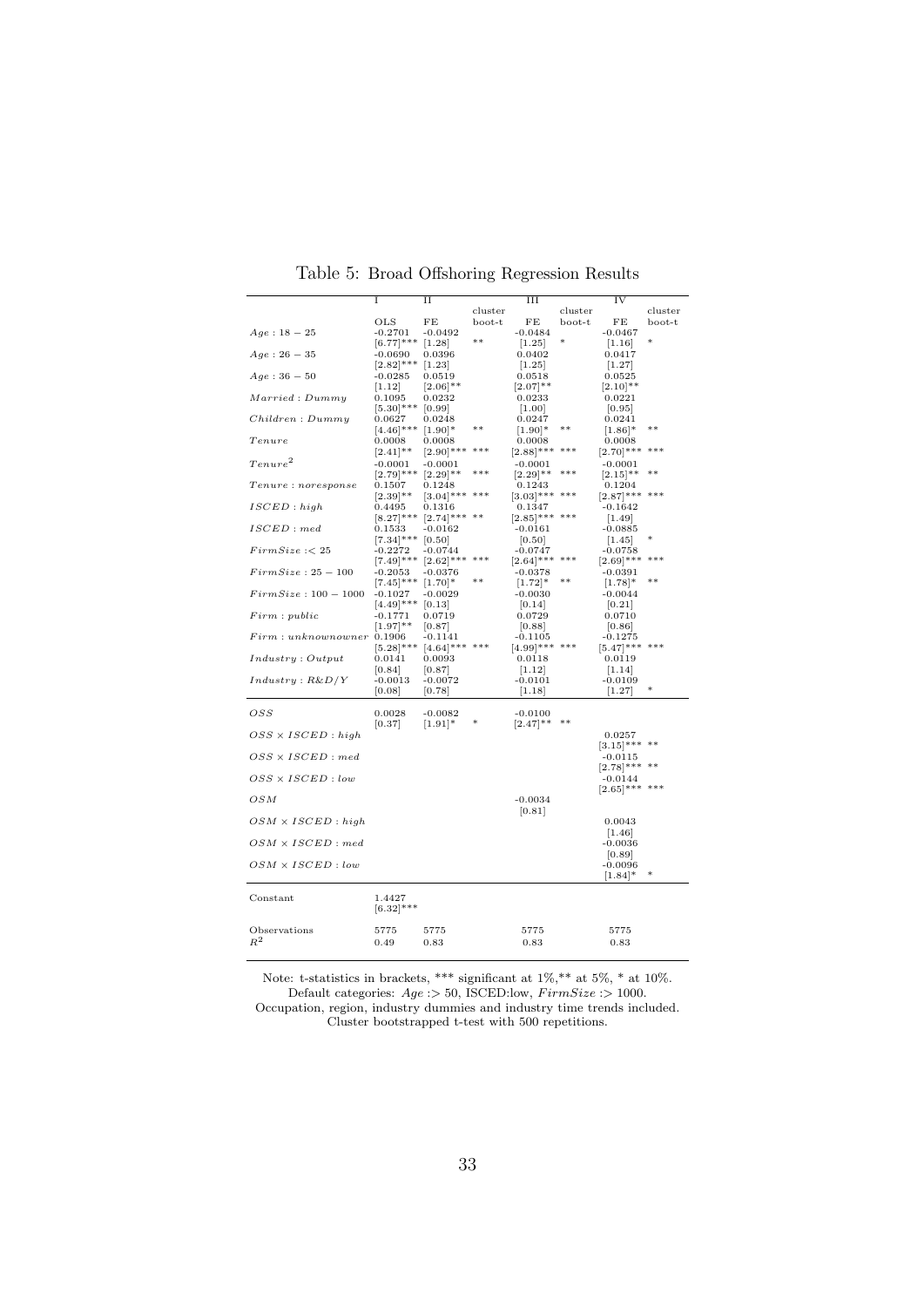| Instrumented                        | $OSS^{narrow}$                                                                   | OSS <sub>narrow</sub><br>$OSM^{narrow}$                                                       | $OSS^{broad}$                                    | $OSS^{broad}$<br>$OSM^{broad}$                                                                    |  |  |  |  |
|-------------------------------------|----------------------------------------------------------------------------------|-----------------------------------------------------------------------------------------------|--------------------------------------------------|---------------------------------------------------------------------------------------------------|--|--|--|--|
| Instruments                         | $\begin{array}{c} OSS^{narrow}_{Germany,t}\ OSS^{broad}_{Germany,t} \end{array}$ | $\begin{array}{c} OSS^{narrow, broad}_{Germany,t} \ OSM^{narrow}_{Germany,t,t-1} \end{array}$ | $\underset{OSS^{broad}_{Germany,t}}{OS^{broad}}$ | $\begin{array}{c} OSS^{broad, narrow}_{Germany, t-1} \ OSM^{broad}_{Germany, t, t-1} \end{array}$ |  |  |  |  |
|                                     |                                                                                  |                                                                                               | First Stage F-test                               |                                                                                                   |  |  |  |  |
|                                     | $F = 45.03$<br>$p=0.00$                                                          | $F=30.57/F=32.72$<br>$p=0.00/p=0.00$                                                          | $F = 28.56$<br>$p=0.00$                          | $F = 31.60/F = 53.47$<br>$p=0.00/p=0.00$                                                          |  |  |  |  |
|                                     |                                                                                  |                                                                                               | Underidentification test                         |                                                                                                   |  |  |  |  |
| Kleibergen-Paap rk LM statistic     | $p=0.00$                                                                         | $\chi^2(2) = 132.88$ $\chi^2(3) = 121.02$ $\chi^2(2) = 64.20$<br>$p=0.00$                     | $p=0.00$                                         | $\chi^2(3) = 80.49$<br>$p=0.00$                                                                   |  |  |  |  |
|                                     |                                                                                  |                                                                                               | Weak identification test                         |                                                                                                   |  |  |  |  |
| Kleibergen-Paap rk Wald F statistic | $F = 70.31$                                                                      | $F = 33.69$                                                                                   | $F = 28.56$                                      | $F = 22.43$                                                                                       |  |  |  |  |
|                                     | Stock-Yogo critical values for wrong rejection rate of 10%                       |                                                                                               |                                                  |                                                                                                   |  |  |  |  |
|                                     | 19.93                                                                            | 16.87                                                                                         | 19.93                                            | 16.87                                                                                             |  |  |  |  |
|                                     |                                                                                  |                                                                                               | Overidentification test of all instruments       |                                                                                                   |  |  |  |  |
| Hansen J statistic                  | $\chi^2(1) = 1.65$                                                               |                                                                                               | $\chi^2(2) = 3.54$ $\chi^2(1) = 0.04$            | $\chi^2(2) = 1.52$                                                                                |  |  |  |  |
|                                     | $p=0.20$                                                                         | $p=0.17$                                                                                      | $p=0.84$                                         | $p=0.47$                                                                                          |  |  |  |  |
|                                     |                                                                                  |                                                                                               | Exogeneity of regressors                         |                                                                                                   |  |  |  |  |
| $C-Test$                            |                                                                                  | $\chi^2(1) = 0.17$ $\chi^2(2) = 0.09$ $\chi^2(1) = 0.05$                                      |                                                  | $\chi^2(2) = 1.85$                                                                                |  |  |  |  |
|                                     | $p=0.68$                                                                         | $p=0.95$                                                                                      | $p=0.83$                                         | $p=0.40$                                                                                          |  |  |  |  |
| Observations                        | 5775                                                                             | 5775                                                                                          | 5775                                             | 5775                                                                                              |  |  |  |  |

#### Table 6: Exogeneity tests of offshoring, reduced sample due to lags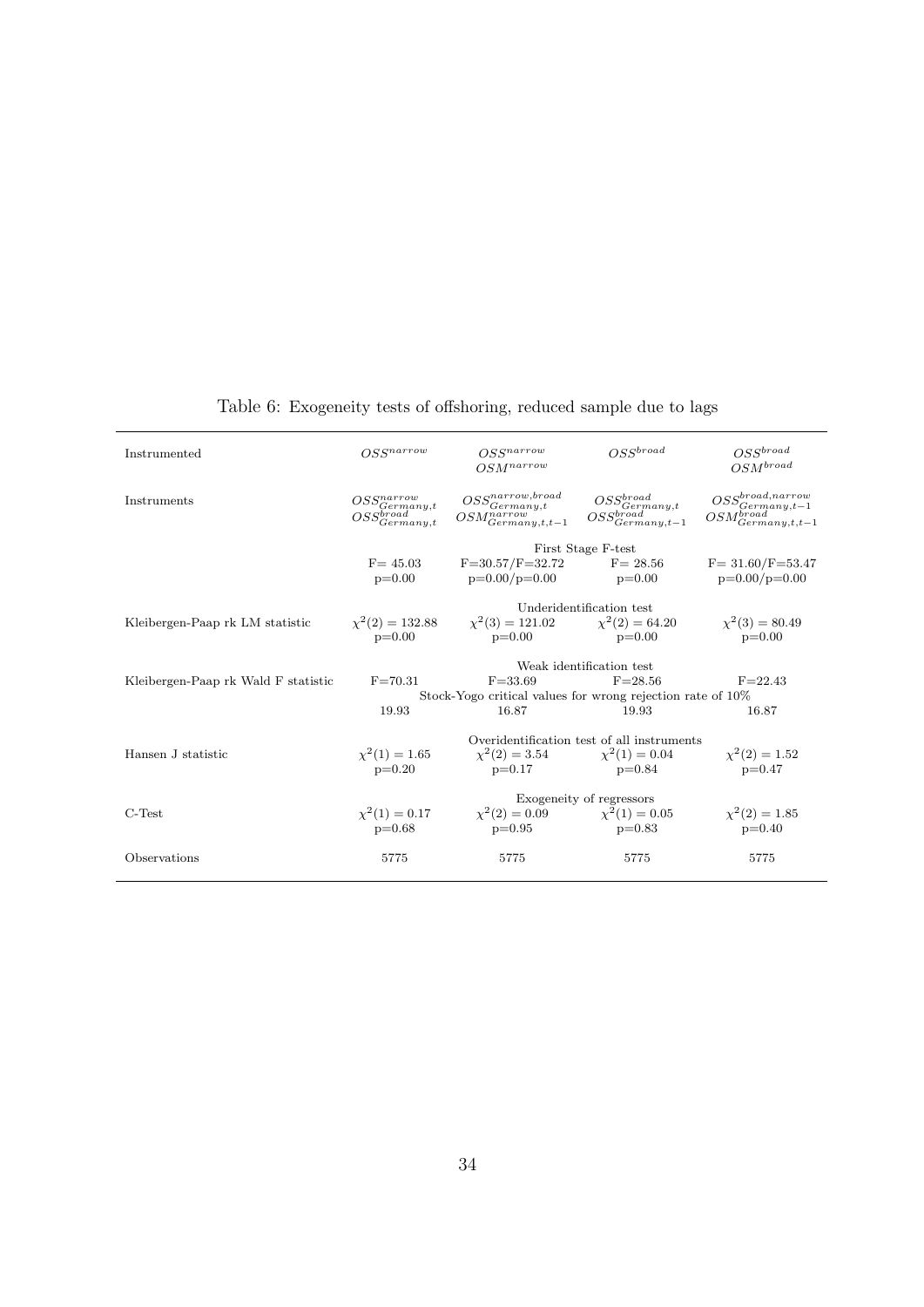|                           | High-Skilled                                                     | Medium-Skilled Low-Skilled |           |
|---------------------------|------------------------------------------------------------------|----------------------------|-----------|
| Median hourly wage (1992) | 18.37                                                            | 8.19                       | 4.92      |
|                           | Narrow Definition of Offshoring                                  |                            |           |
|                           | Coefficients, Table 4, Column IV                                 |                            |           |
| <b>OSS</b>                | 0.519                                                            |                            | $-0.3014$ |
| <b>OSM</b>                |                                                                  |                            | $-0.0162$ |
|                           | Percentage Point Change, 1992-2004                               |                            |           |
|                           | $OSS=0.12$                                                       |                            |           |
|                           | $OSM=2.23$                                                       |                            |           |
|                           | Cumulated yearly wage change in GBP (1732 work hours)            |                            |           |
| <b>OSS</b>                | 1999.74                                                          |                            | $-310.86$ |
| <b>OSM</b>                |                                                                  |                            | $-308.36$ |
|                           | <b>Broad Definition of Offshoring</b>                            |                            |           |
|                           | Coefficients, Table 5, Column IV                                 |                            |           |
| <b>OSS</b>                | 0.026                                                            | $-0.0115$                  | $-0.0144$ |
| <b>OSM</b>                |                                                                  |                            | $-0.0096$ |
|                           | Percentage Point Change, 1992-2004<br>$OSS=1.57$<br>$OSM=4.81$   |                            |           |
| <b>OSS</b>                | Cumulated yearly wage change in GBP (1732 work hours)<br>1278.70 | $-256.02$                  | $-191.83$ |

#### Table 7: Cumulated wage effects of increased offshoring, at 1992 median wages

Note: assumed 1732 annual work hours in 1992 according to OECD (2008, Factbook)

|                                   |              |             | Narrow       |              |             | <b>Broad</b> |             |            |
|-----------------------------------|--------------|-------------|--------------|--------------|-------------|--------------|-------------|------------|
|                                   | T            | $_{\rm II}$ | Ш            | IV           | V           | VI           | <b>VII</b>  | VIII       |
| $OSS \times ISCED$ : high         | $-1.8381$    | $-0.5163$   |              |              | $-0.0132$   |              | $-0.0011$   |            |
|                                   | [1.05]       | [0.35]      |              |              | [0.37]      |              | [0.05]      |            |
| $OSS \times ISCED : med$          | $-1.7730$    | $-2.3101$   |              |              | $-0.0319$   |              | $-0.0530$   |            |
|                                   | [1.07]       | $[1.81]$ *  |              |              | [0.78]      |              | [1.59]      |            |
| $OSS \times ISCED$ : low          | $-2.0036$    | $-2.8231$   |              |              | $-0.0561$   |              | $-0.0844$   |            |
|                                   | [1.39]       | $[2.46]$ ** |              |              | [1.04]      |              | $[2.23]$ ** |            |
| $OSM \times ISCED$ : high         | $-0.0331$    |             | 0.0011       |              | $-0.4067$   | $-0.5388$    |             |            |
|                                   | [0.49]       |             | [0.02]       |              | [1.60]      | $[3.32]$ *** |             |            |
| $OSM \times ISCED$ ; med          | $-0.1883$    |             | $-0.1455$    |              | $-0.2599$   | $-0.3696$    |             |            |
|                                   | $[2.73]$ *** |             | $[1.98]$ *   |              | $[1.92]$ *  | $[5.34]$ *** |             |            |
| $OSM \times ISCED$ : low          | $-0.2387$    |             | $-0.2184$    |              | $-0.1609$   | $-0.2506$    |             |            |
|                                   | $[3.04]$ *** |             | $[2.91]$ *** |              | $[2.03]$ ** | $[6.10]$ *** |             |            |
| $(OSS + OSM) \times ISCED$ : high |              |             |              | $-0.0059$    |             |              |             | 0.0260     |
|                                   |              |             |              | [0.09]       |             |              |             | $[1.81]$ * |
| $(OSS + OSM) \times ISCED : med$  |              |             |              | $-0.1468$    |             |              |             | $-0.0201$  |
|                                   |              |             |              | $[2.03]$ **  |             |              |             | [1.03]     |
| $(OSS + OSM) \times ISCED : low$  |              |             |              | $-0.2160$    |             |              |             | $-0.0345$  |
|                                   |              |             |              | $[2.95]$ *** |             |              |             | $[1.95]$ * |
| Observations                      | 5775         | 5775        | 5775         | 5775         | 5775        | 5775         | 5775        | 5775       |
| R-squared                         | 0.83         | 0.83        | 0.83         | 0.83         | 0.83        | 0.83         | 0.83        | 0.83       |

Table 8: Education Specific Offshoring -Regression Results

Note: t-statistics in brackets, \*\*\* significant at  $1\%,$ \*\* at  $5\%,$ \* at  $10\%$ . Complete set of control variables included.

t-tests on the basis of clustered standard errors by education and year.